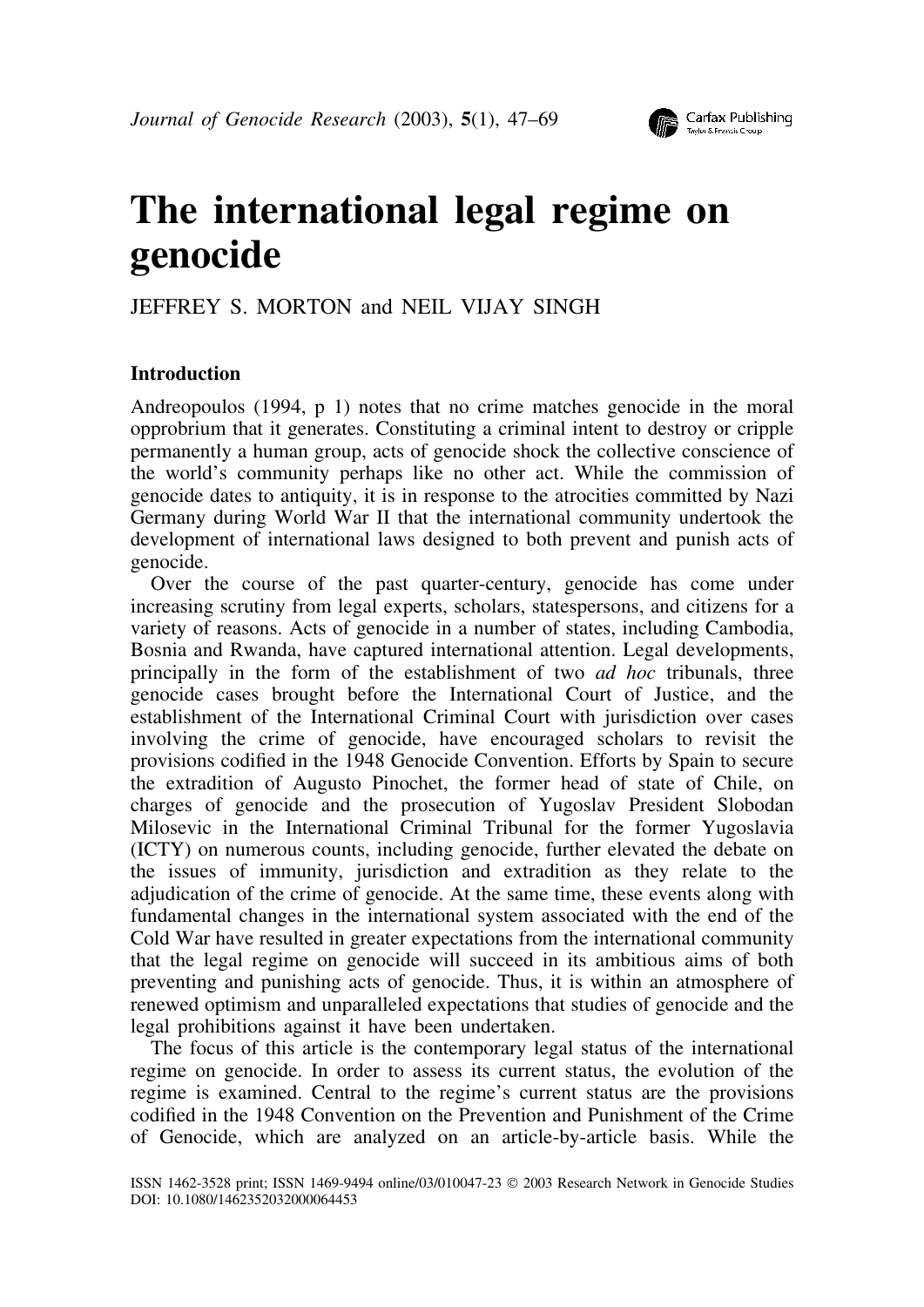authoritative legal statement on the issue of genocide remains the Genocide Convention, it was the emergence of human rights law after World War I, and especially in the drafting of the United Nations Charter and the activities of the UN in its early years, that made the convention possible. It was through the efforts by the United Nations General Assembly and Economic and Social Council in providing both the legal framework and the political support of nations for a prohibition on acts of genocide that made the codification of the Genocide Convention attainable. Recent developments in the form of the two *ad hoc* tribunals and ICJ rulings are then examined, followed by a discussion of the newly established International Criminal Court with jurisdiction over crimes of genocide.

# **The concept of genocide**

The act of genocide is ancient, while the concept itself is contemporary. Chalk and Jonassohn (1990, p 32) note that there is no historical evidence of acts of genocide during the hunting and gathering stage of early man. Genocide emerged only after the world was divided into nomads and settlers, when conflicts over agriculture became increasingly destructive. In order to end the cycle of war, recuperation, and war seeking to avenge defeats, the victors began to adopt strategies of annihilation. After battle, the victors killed, sold into slavery, or dispersed the defeated populations. With the centralization of power in the hands of the state, along with an increased capacity to kill associated with revolutions in military technologies, the ability to commit mass murder on an unprecedented scale became more common, including acts targeted at individuals due to their group characteristics. It is since 1900 that the most destructive acts of genocide have taken place, ranging from the Armenian genocide to the Holocaust to the killing fields of Cambodia. To state that genocide is a twentieth century phenomenon is misleading; however, to label the 1900s the century of genocide is accurate.

# *Typologies*

A number of typologies have been used by scholars for analytical and comparative studies of genocides. Lemkin (1944, pp 79–82) offered the first typology, differentiating incidents of genocide based on the intent of the perpetrator. Accordingly, the first type of genocide, which emerged in antiquity and continued until the Middle Ages, was the total or nearly total destruction of victim groups and nations. The second type of genocide, characteristic of the modern age, was aimed at the destruction of a culture without an attempt to physically destroy its bearers. Lemkin's third type of genocide is reflected in the Nazi-style genocide of the 1930s, which combined ancient and modern forms of genocide in targeting some groups for immediate annihilation and others for ethnocidal assimilation. Others (Bernard, 1949; Horowitz, 1980) have offered typologies based on the type of society. Horowitz (1980, pp 13–14), for example, articulates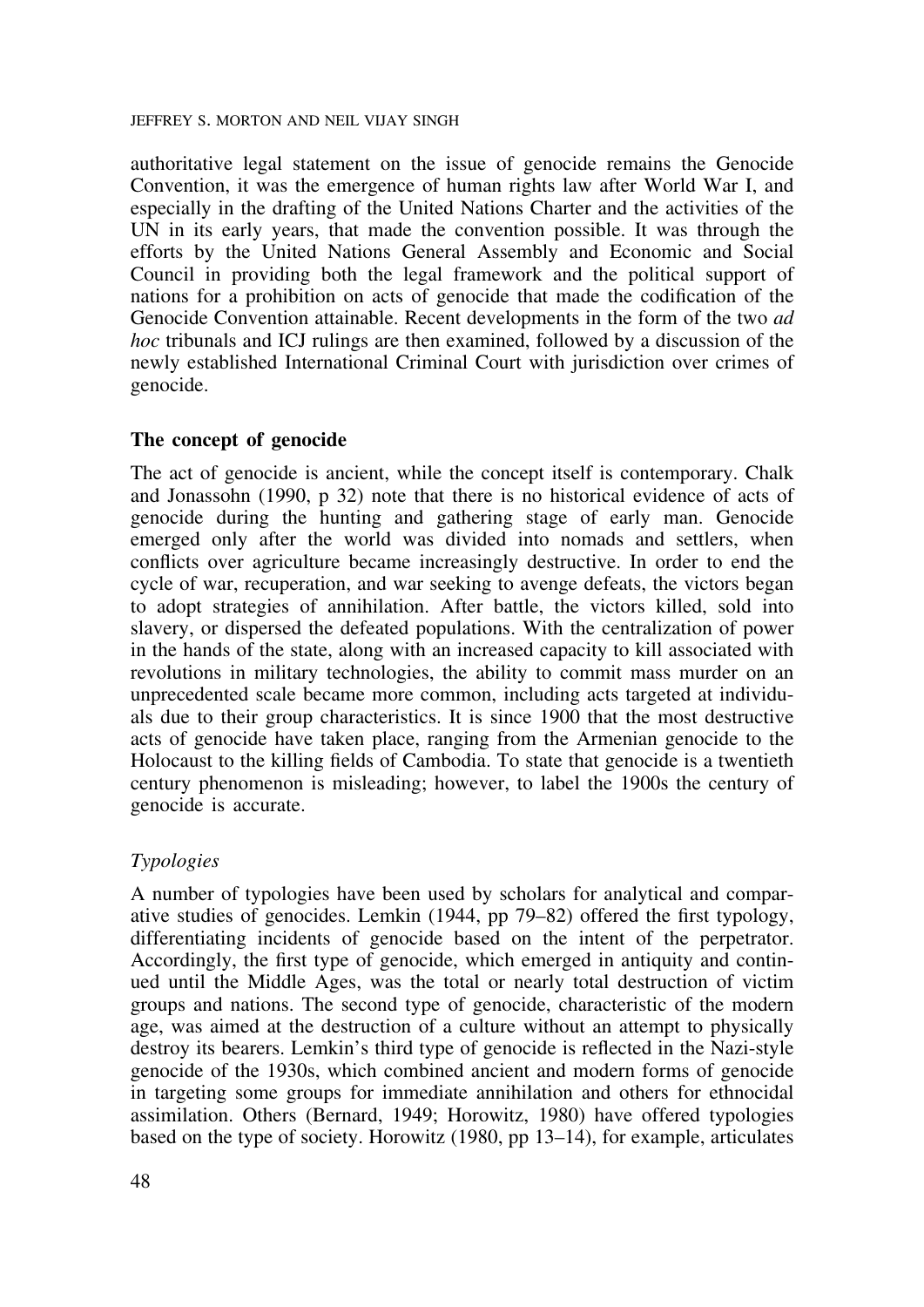eight types of societies, ranging from permissive to genocidal societies. Additional typologies of genocide are based on the type of perpetrators, the type of victims, the type of groups, the types of accusation, the types of results for the perpetrator society, and the scale of casualties. Chalk and Jonassohn (1990, p 29), similar to Lemkin (1944), provide a typology that classifies genocide according to the motives of the perpetrators. Motives, according to Chalk and Jonassohn (1990) can be differentiated according to the following aims:

- to eliminate a real or potential threat;
- to spread terror among real or potential enemies;
- to acquire economic wealth; or
- to implement a belief, a theory, or an ideology.

Recognizing that more than one of the aforementioned motives may be at work, Chalk and Jonassohn (1990) categorize acts of genocide by determining which of the four motives was the dominant one. In their analysis, they (Chalk and Jonassohn, 1990) conclude that while the first three types of genocide date to antiquity, the fourth type is more reflective of modern times. The commission of the act of genocide in order to implement a belief, a theory, or an ideology is clearly distinct from types I–III. First, type IV genocides are targeted towards citizens of the perpetrator state instead of aliens. Second, while genocide to eliminate a threat (type I), spread terror among enemies (type II), or acquire economic wealth (type III) produce tangible benefits to the perpetrator state, ideological genocide (type IV) is carried out in spite of tremendous costs to the perpetrator state. Chalk and Jonassohn (1990, p 37) note that such costs to the state can be measured in economic, political, and developmental terms.

Kuper (1985), as well, clusters genocide according to motive. His three categories of modern genocide include:

- genocides designed to settle religious, racial, and ethnic differences;
- genocides intended to terrorize a people conquered by a colonizing empire; and
- genocides perpetrated to enforce or fulfill a political ideology.

Later, Kuper (1985) divides genocide into two main groups: domestic genocides carried out by a state on its territory against its own citizens and genocides arising in the course of international warfare. The four types of domestic genocide adopted by Kuper are:

- genocides against indigenous peoples;
- genocides against hostage groups;
- genocides following upon decolonization of a two-tier structure of domination; and
- genocide in the process of struggles by ethnic or racial or religious groups for power or secession, greater autonomy, or more equality.

The inability of scholars to reach a consensus on the most appropriate typology of acts of genocide underscores both the issue's complexity and the scholarly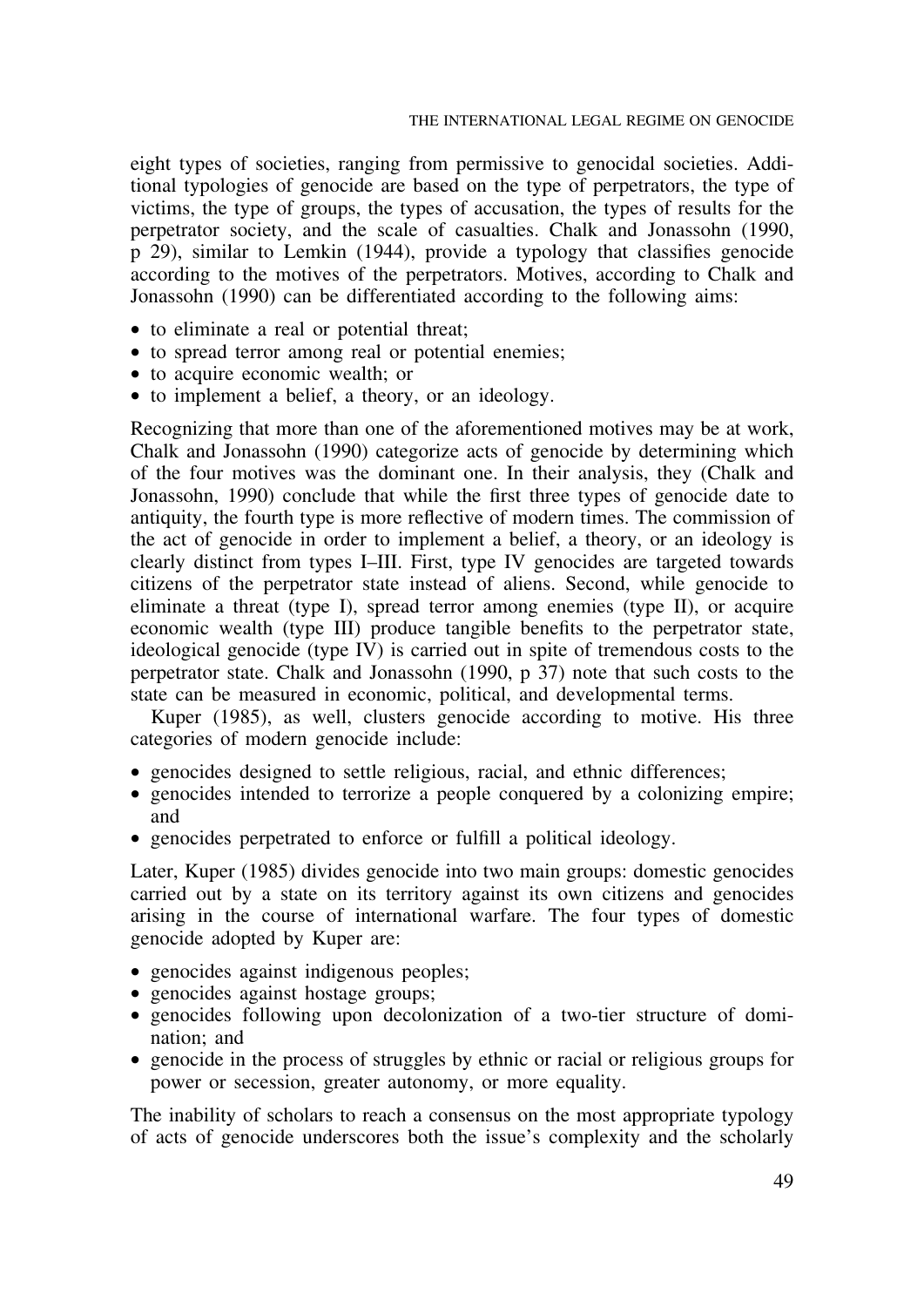community's continued effort to reveal its primary sources. The lack of consensus, as well, reflects diverging views on the very definition of genocide, an issue at the center of scholarly debate.

# *Definitions*

The term genocide became part of legal terminology only after World War II, although scholars (Klinghoffer, 1998; Destexhe, 1995; Totten *et al*., 1995; Andreopoulos, 1994; Staub, 1989; Kuper, 1985) note its first use by jurist Raphael Lemkin during the latter stages of the war. The term genocide was derived from the Greek word *genos*, which translates to race or tribe, and the Latin *cide*, which translates to killing. Lemkin (1944, p 77) explained the concept as follows:

… genocide does not necessarily mean the immediate destruction of a nation, except when accomplished by mass killings of all members of a nation. It is intended rather to signify a coordinated plan of different actions aiming at the destruction of essential foundations of the life of national groups, with the aim of annihilating the groups themselves. The objectives of such a plan would be the disintegration of the political and social institutions, of culture, language, national feelings, religion, and the economic existence of national groups, and the destruction of the personal security, liberty, health, dignity, and even the lives of the national group as an entity, and the actions involved are directed against individuals, not in their individual capacity, but as members of the national group.

The inclusion of "nonlethal acts" such as actions aimed at the destruction of essential foundations of the life of national groups (Chalk and Jonassohn, 1990, p 9) makes Lemkin's definition extremely broad, resulting in the articulation of several alternative definitions of the term. However, as Chalk and Jonassohn (1990, p xvii) note, there is no generally accepted definition of genocide in the literature. Fein (1990, pp 23–25) focused her attention on developing a broader and deeper sociological definition of genocide, as follows:

Genocide is sustained purposeful action by a perpetrator to physically destroy a collectivity directly or indirectly, through interdiction of the biological and social reproduction of group members, sustained regardless of the surrender or lack of threat offered by the victim.

Like Lemkin, Fein does not limit acts of genocide to activities carried out by the state, as do many other scholars. Horowitz (1980, p 17) defines genocide as

A structural and systematic destruction of innocent people by a state bureaucratic apparatus.

Horowitz's definition does limit the range of perpetrators of acts of genocide to state bureaucratic apparatus. His definition expands the range of victims, which are defined in terms of their perceived innocence, making no reference to their collective characteristics. Harff and Gurr (1988) recognize that such a definition fails to differentiate state-sponsored murder for reasons other than group characteristics, termed politicides, from acts of genocide. Their definition, provided below, accepts Horowitz's limitation to state activities.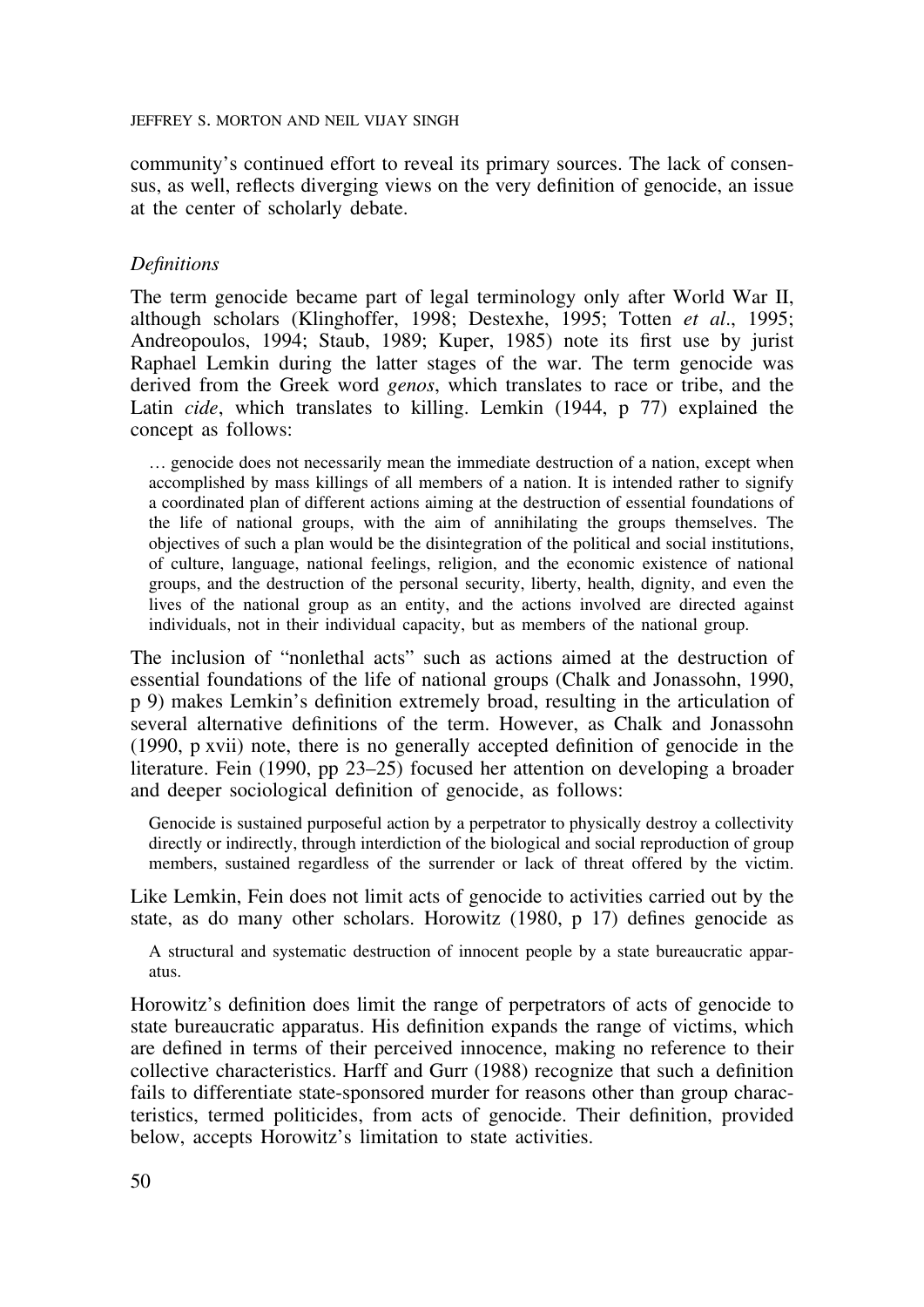… genocides and politicides are the promotion and execution of policies by a state or its agents which result in the deaths of the substantial portion of a group. The difference between genocides and politicides is in the characteristics by which members of the group are identified by the state. In genocides the victimized groups are defined primarily in terms of their communal characteristics, i.e., ethnicity, religion, or nationality. In politicides the victim groups are defined primarily in terms of the hierarchical position or political opposition to the regime and dormant groups.

Chalk and Jonassohn (1990) define the term as follows:

Genocide is a form of one-sided mass killing in which a state or other authority intends to destroy a group, as that group and membership in it are defined by the perpetrator.

This definition expands the range of perpetrators, limited by Horowitz and Harff and Gurr to a state's bureaucratic apparatus, by including other authorities. This definition fails, however, to include actions by individuals aimed at the destruction of groups based upon characteristics associated with the group. Charny (1988a, 1982) defines genocide in such a way that allows for actions by non-state agencies to qualify. His definition reads as follows:

Genocide in the generic sense is the mass killing of substantial numbers of human beings, when not in the course of military forces of an avowed enemy, under conditions of the essential defenselessness and helplessness of the victims.

Charny's definition, however, is exceptionally broad with no reference to either the intentions of the perpetrator or the group characteristics of the victims, issues of central concern to Lemkin.

What is clear from this review of the leading definitions of genocide is that both the range of perpetrators and the range of victims are as important as the manner in which the destruction takes place. A result of the divergent views on the proper definition of genocide is an inability of the scholarly community to arrive at a consensus of what actions constitute genocide and, related to this, the number of victims of genocide. Wallimann and Dobkowski (1987, p ix), for example, estimate that between 19 and 28 million people during the twentieth century were victims of genocide while Smith (1987, p 21) puts that number at 60 million. Undoubtedly, the debate over the proper definition of genocide will continue. Any acceptable definition of the term, however, must include both the 'intent to destroy' motive of the perpetrator as well as the 'group characteristic' of the victims.

## **The legal regime on genocide**

The legal regime on genocide is premised upon a perceived international responsibility to both criminalize the act and to expand the jurisdictional rights of the world's community such that prosecution of offenders is more likely. A recognition that an act of genocide constitutes a crime against humanity is rooted in Lemkin's (1944) insistence that:

to treat genocide as a crime that only concerns an individual nation makes no sense because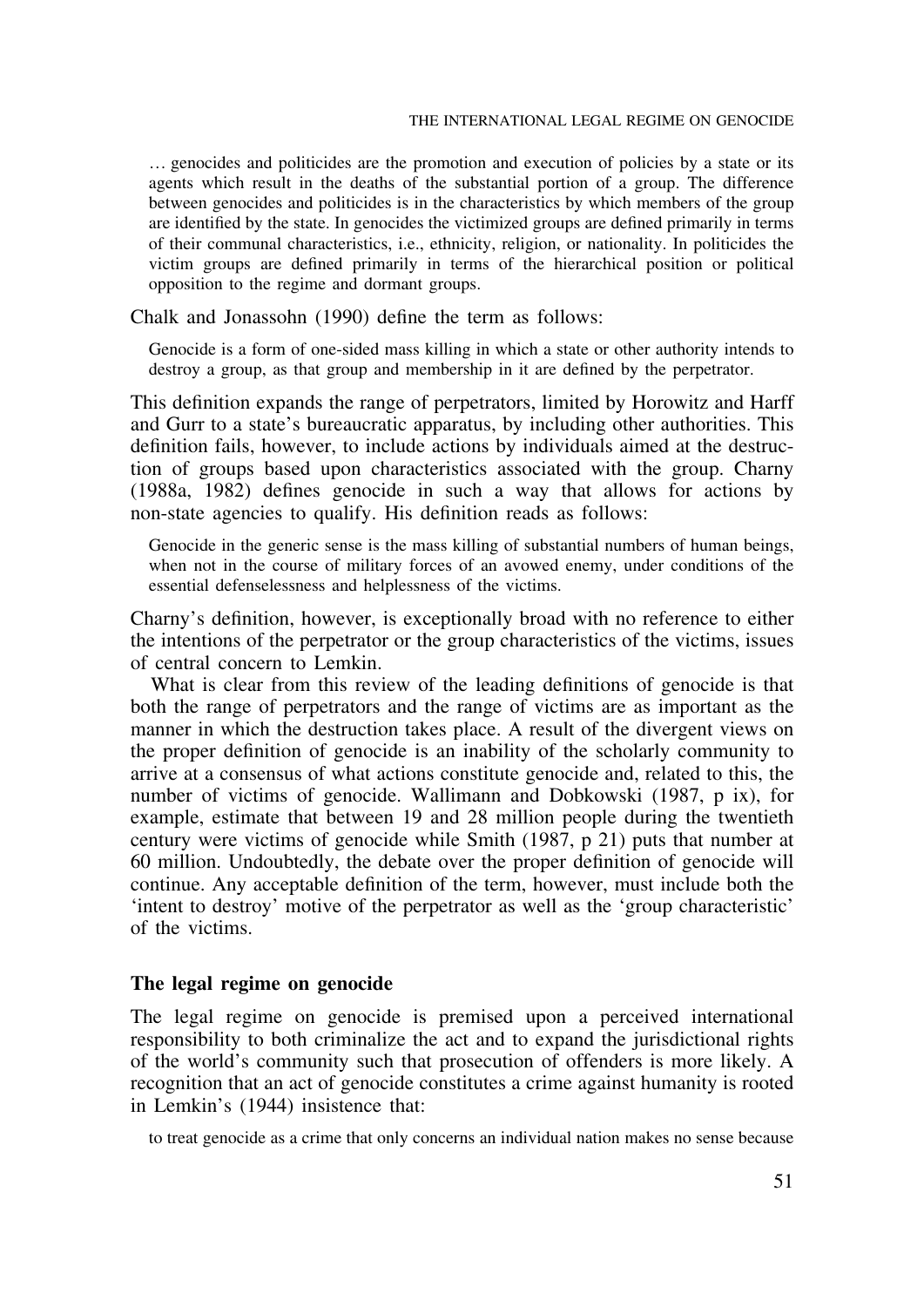by its very nature the author is either the state itself or powerful groups backed by the state. … By its legal, moral and human nature, genocide must be regarded as an international crime.

Undoubtedly, the authoritative legal statement on genocide is the 1948 Convention on the Prevention and Punishment of the Crime of Genocide, which defines the term, establishes it as an international criminal offence, and includes provisions to both prevent its occurrence and punish those responsible for its commission. The legal framework for the Genocide Convention was provided by the United Nations General Assembly and Economic and Social Council. Critical to the ability of the international community to construct a legal regime on genocide, however, was the development of international human rights laws following the First World War.

## *Human rights law: eroding state sovereignty*

The ability to hold states legally responsible for their actions aimed at their own citizens has been traditionally limited by the statist legal doctrine that espouses complete state sovereignty within a country's borders. Protections provided to innocents have long been relegated to moral, and not legal, statements. Before the twentieth century, the virtually universal belief prevailed that the treatment of its citizens by a state fell outside the province of international law, inasmuch as the individual, alone or collectively, was merely an object and not a subject of the laws of nations. The realization of the need to safeguard individuals with minimal rights translated after the First World War into the emergence of human rights law. While the concept of human rights was not included in the League of Nations Covenant, actions taken by the League, in the form of formal Council resolutions and admission's criteria, affirmed individual rights to, *inter alia*, equality without reference to ethnicity, race, religion or language. The effect of the resulting "minority clauses," which were placed under the guarantee of the League of Nations, was consistently undermined by a conviction among states that the prohibitions laid down in the minority clauses represented intolerable intrusions into the domestic jurisdictions of sovereign states.

While efforts to provide legal protections to individuals against actions by their own state were less than conclusive after the First World War, a political and legal foundation had been laid down from which modern human rights law emerged. The preamble to the Charter of the United Nations establishes a commitment that the members of the organization are

determined … to reaffirm faith in fundamental human rights, in the dignity and worth of the human person …

UN Charter articles, most notably 1, 13, and 55, reaffirm the preamble's commitment to human rights, assign to the General Assembly the task of initiating and making recommendations to accomplish these purposes, and commit the United Nations to promote "universal respect for, and observance of,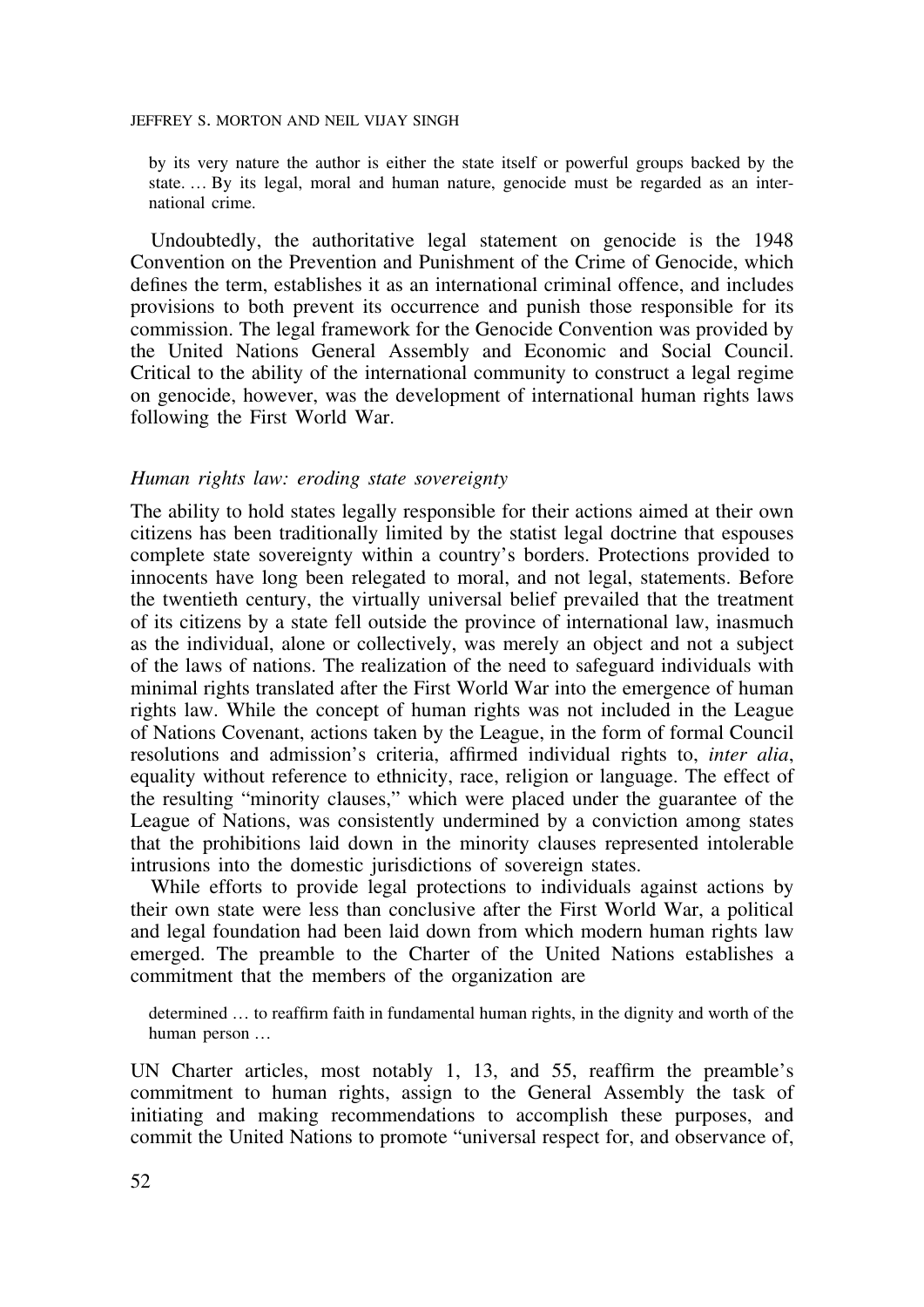human rights and fundamental freedoms." Through a series of initiatives, the United Nations established the Commission on Human Rights and drafted the Universal Declaration of Human Rights, the latter of which was adopted by the General Assembly one day before the Genocide Convention. The 1948 Universal Declaration of Human Rights established, *inter alia*, the basic rights of life, liberty, protection against torture, and equality of rights without discrimination. Thus, political and legal efforts to construct a legal regime on genocide took place within the context of a much larger global effort to assure basic rights of individuals in the broader form of international human rights.

## *General Assembly*

The General Assembly at its 47th plenary meeting on November 9, 1946, referred to the Sixth, or Legal, Committee a draft resolution, which Kunz (1949) notes was written by Lemkin, submitted by the representatives of Cuba, India and Panama inviting a study of the possibility of declaring genocide an international crime. At its 24th meeting on November 29, 1946, the Sixth Committee decided to entrust a Sub-Committee with the task of drafting a unanimously acceptable resolution on the basis of various proposals submitted. The draft resolution was unanimously adopted by the Sixth Committee at its 32nd meeting on December 9, 1946. On the recommendation of the Sixth Committee the General Assembly at its 55th plenary meeting on December 11, 1946, unanimously adopted Resolution 96(I), which reads:

Genocide is the denial of the right of existence of entire human groups, as homicide is the denial of the right to live of individual human beings; such denial of the right of existence shocks the conscience of mankind, results in great losses to humanity in the form of cultural and other contributions represented by these groups, and is contrary to moral law and to the spirit and aims of the United Nations. Many instances of such crimes of genocide have occurred, when racial, religious, political and other groups have been destroyed, entirely or in part. The punishment of the crime of genocide is a matter of international concern.

## *The General Assembly Therefore*,

*Affirms* that genocide is a crime under international law which the civilized world condemns, and for the commission of which principals and accomplices—whether private individuals, public officials or statesmen, and whether the crime is committed on religious, racial, political or other grounds—are punishable;

*Invites* the Members States to enact the necessary legislation for the prevention and punishment of this crime;

*Recommends* that international co-operation be organized between States with a view to facilitate the speedy prevention and punishment of the crime of genocide, and, to this end, *Requests* the Economic and Social Council to undertake the necessary studies, with a view to drawing up a draft convention on the crime of genocide to be submitted to the next regular session of the General Assembly.

The General Assembly reaffirmed the 1946 resolution on November 21, 1947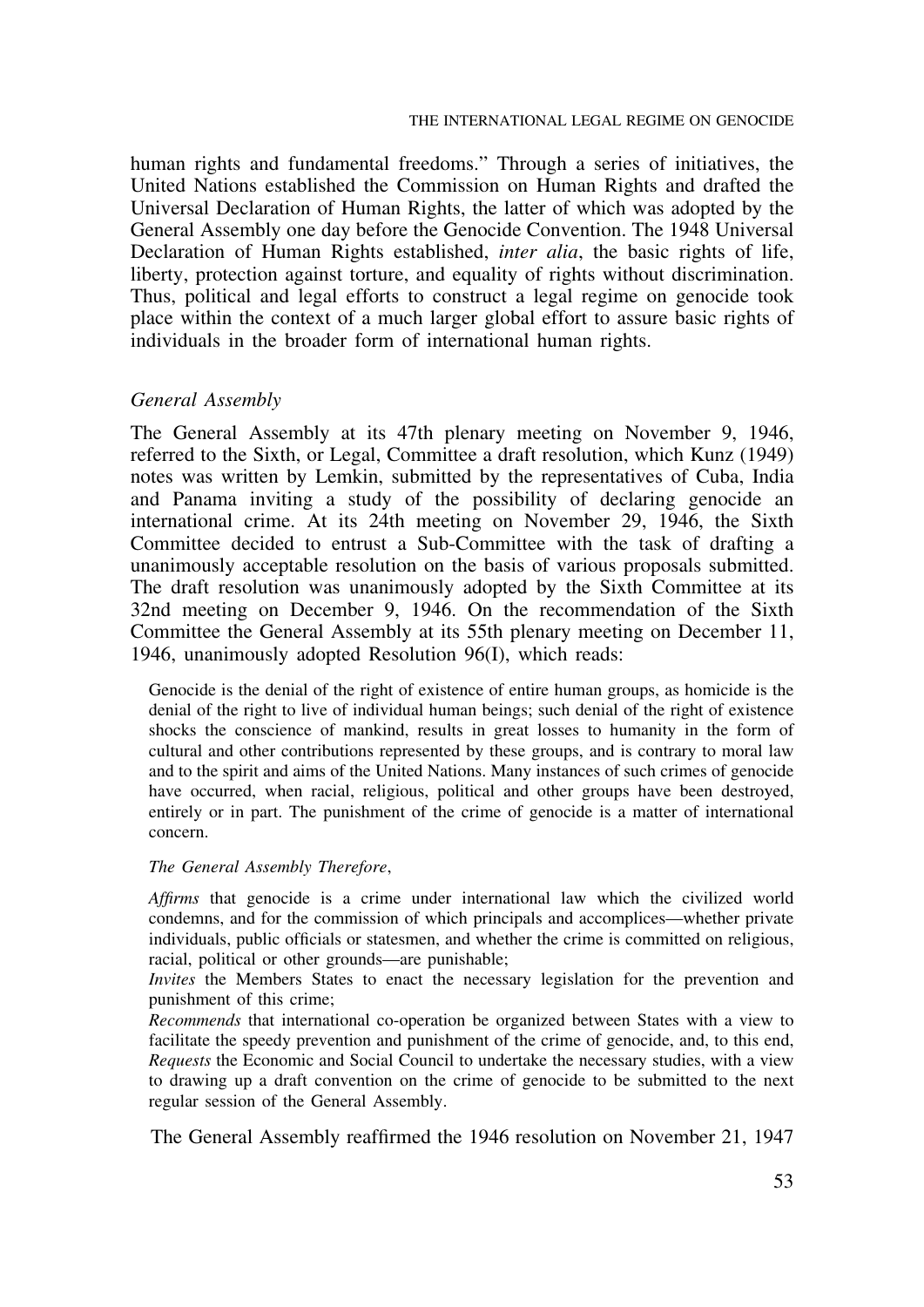by resolution 180(II) and requested the Economic and Social Council to continue its work on the subject. The Council, empowered by the General Assembly to prepare a draft convention on the prevention and punishment of the crime of genocide, felt that the necessary studies should be undertaken in consultation with the Committee for the Codification of International Law and with the Commission on Human Rights. In view of the urgency of the question, the Economic and Social Council enlisted the services of the Secretary General, who was asked to enlist the assistance of Member States of the United Nations in preparing the draft convention. In 1948, the Economic and Social Council appointed an *ad hoc* committee consisting of seven members, including Raphael Lemkin, to revise the original draft. The *ad hoc* committee met from April 5–August 26, 1948.

When the drafting project was completed, the Council, after a general debate, decided by resolution 153(VII) on August 26, 1948, to send the draft to the General Assembly Third Committee for study and action. The General Assembly then referred the report to its Sixth Committee for consideration. The Sixth Committee devoted 51 meetings during two months to an examination and discussion of the draft convention. On December 9, 1948, the General Assembly adopted the Convention on the Prevention and Punishment of the Crime of Genocide. On December 11, 1948 the representatives of 20 states signed the convention, which entered into force in 1951. To date, 133 states have ratified the treaty.

## *The Genocide Convention*

The Genocide Convention's preamble reflects both the accomplishments of the prior General Assembly resolution and sets the normative stage for the Convention's binding articles. The preamble states:

#### *The Contracting Parties*

Having considered the declaration made by the General Assembly of the United Nations in the resolution 96(I) dated 11 December 1946 that genocide is a crime under international law, contrary to the spirit and aims of the United Nations and condemned by the civilized world;

*Recognizes* that at all periods of history genocide has inflicted great losses on humanity; and

*Being convinced* that, in order to liberate mankind from such an odious scourge, international co-operation is required.

#### *Hereby agree as hereinafter provided*

The Convention's preamble is followed by 19 articles which can be divided into three categories, as follows: substantive articles (I–IV); procedural articles (V–IX); and technical articles (X–XIX).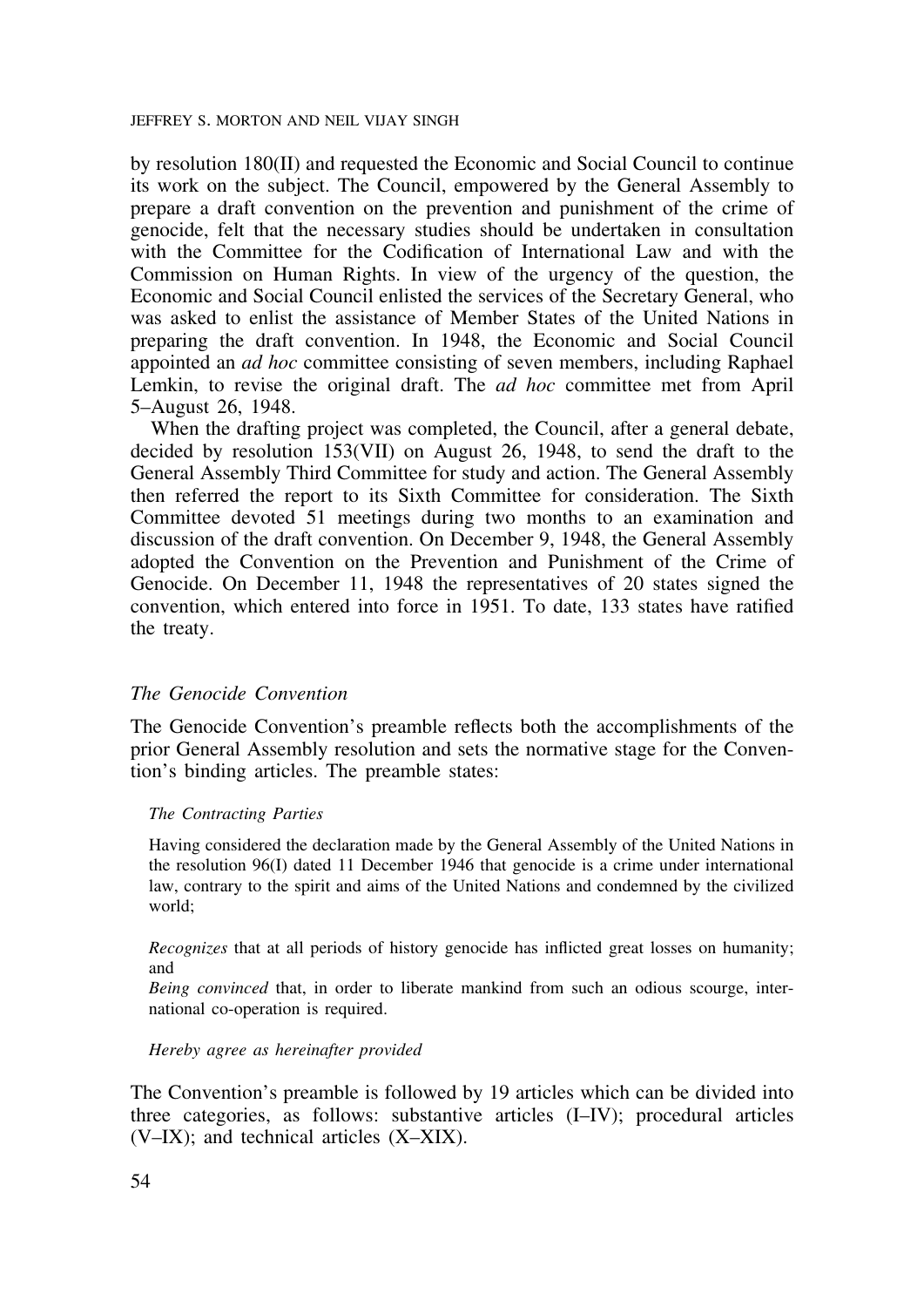### *Substantive articles*.

Article I. The Contracting Parties confirm that genocide whether committed in time of peace or in time of war, is a crime under international law which they undertake to prevent and to punish.

The first article establishes the fact that acts of genocide, regardless of the presence or not of war, constitute international crimes and also commits Parties to the Convention to undertake actions to both prevent and punish the acts. Article I was targeted for criticism by many, including the Committee on Peace and Law Through the United Nations, which concluded that "what is left of the Convention is a code of domestic crimes which are already denounced in all countries as common law crimes." While it may be true that acts of genocide are criminal on the domestic plane, the contribution that Article I makes is significant. Acts that the Convention defines or lists in the two articles that follow (Articles II and III), which hitherto if committed by a government in its own territory against its own citizens have been no concern to international law, are made a matter of international concern and are, therefore, taken out of the "matters essentially within the domestic jurisdiction of any state" (Article II, paragraph 7, United Nations Charter). While genocide by a state against its own citizens was morally condemned prior to the Convention, it was "generally recognized that a state is entitled to treat its own citizens at its discretion and that the manner in which it treats them is not a matter with which international law … concerns itself" (Oppenheim and Lauterpacht, 1948, p 583). Elevating the status of the crime of genocide to the international plane, therefore, is an important contribution of the Convention's first article. Further, by committing states to "undertake to prevent and punish genocide," the Convention's first article can be interpreted as a right to intervene by outside parties. The traditional state sovereignty defense against intervention is called into question by Falk (1999, p 847), who states that "genocidal behavior cannot be shielded by claims of sovereignty." Simma (1999, p 2) extends this argument by concluding that "in the face of genocide, the right of states, or collectivities of states, to counter breaches of human rights most likely becomes an obligation." There is, however, no legal obligation to intervene.

Article II. In the present Convention, genocide means any of the following acts committed with intent to destroy, in whole or in part, a national, ethnical, racial or religious group, as such:

- (a) Killing members of the group;
- (b) Causing serious bodily or mental harm to members of the group;
- (c) Deliberately inflicting on the group conditions of life calculated to bring about its physical destruction in whole or in part;
- (d) Imposing measures intended to prevent births within the group;
- (e) Forcibly transferring children of the group to another group.

As stated in Article II, the Convention's approach is that of individual crime and not of persecutions instigated by governments (Finch, 1949, p 733). For this and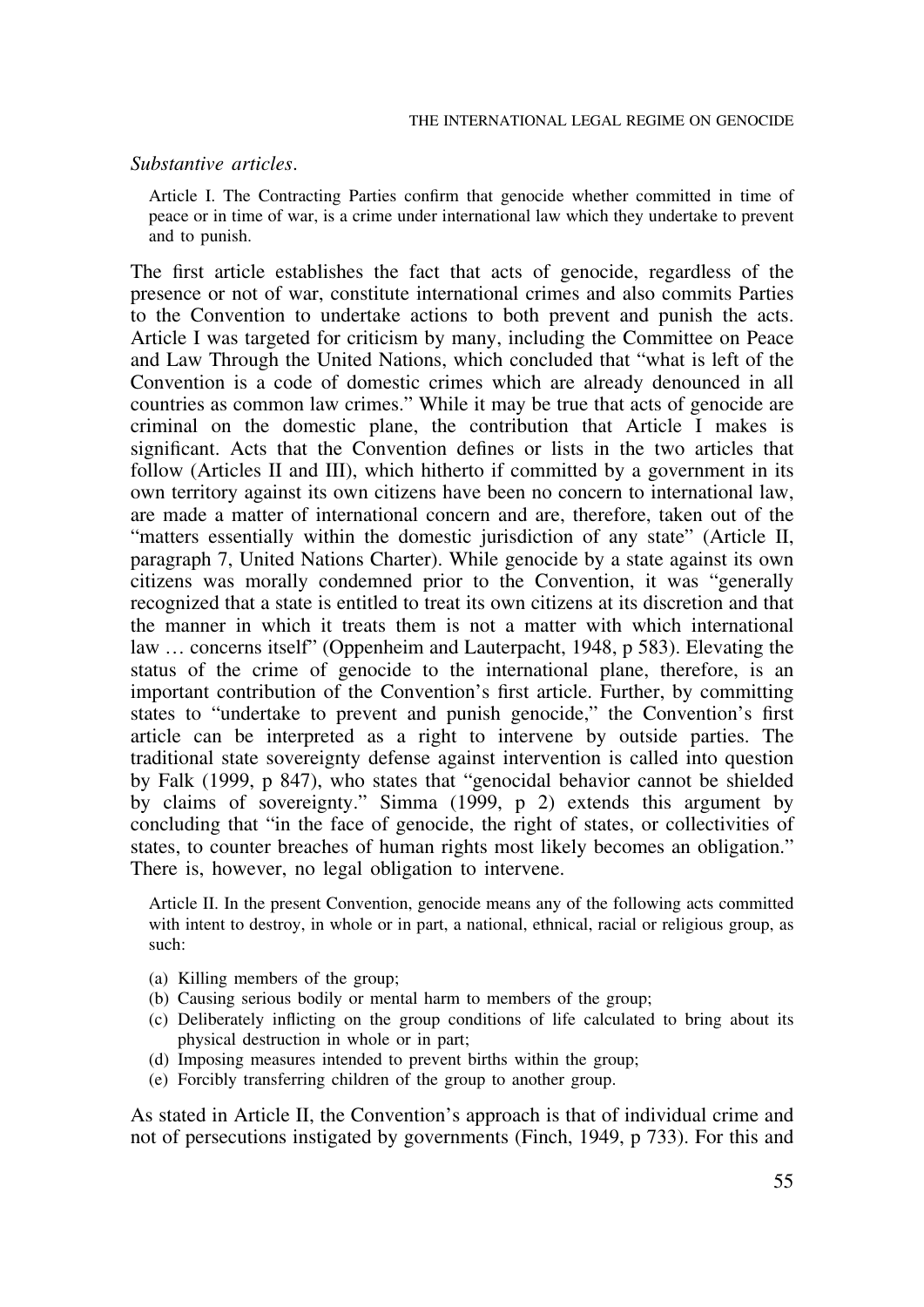other reasons, the Convention's definition of genocide has sparked a heated scholarly debate over its utility and completeness (Chalk and Jonassohn, 1990, p 23; Charny, 1984, p 65; Dadrian, 1975, p 123; Drost, 1959; Fein, 1990, pp 23–25; Horowitz, 1980). Andreopoulos (1994, p 2) articulates some of the shortcomings of the Convention's definition of genocide. First, the definition excludes political and social groups from those deemed worthy of protection. In addition, economic groups are not provided explicit protection under Article II. With the establishment of anti-capitalist ruling parties this century, the prospect of states liquidating property owners and others who believe in private enterprise was very real during the Convention's drafting. The failure to include political, social and economic groups in Article II, therefore, is a serious omission, which can be explained only with reference to the political debate process by which the Convention was drafted. Also absent in the Convention's provisions is a reference to "cultural genocide," which Dadrian (1975) includes in his five types of genocide.

Second, the exact meaning of the intentionality clause in Article II remains evasive. Intent represents the psychological element of crimes of genocide, and is central to the term's definition and application. By not providing a clearer guideline for the determination of intent, the Convention leaves to the judge and jury the subjective responsibility of doing so. Also of note in this regard, the article's reference to "serious mental harm," which was proposed by China, is vague and subject to wide degrees of interpretation.

Article III. The following acts shall be punishable:

- (a) Genocide;
- (b) Conspiracy to commit genocide;
- (c) Direct and public incitement to commit genocide;
- (d) Attempt to commit genocide;
- (e) Complicity in genocide.

In its third article, the Convention expands the domain of acts that fall within its legal parameters, reflecting the complexity of the acts that contribute to genocide. In the first verdict ever handed down by an international court on charges of genocide, delivered against Jean Paul Akayesu by the International Criminal Tribunal for Rwanda (ICTR) in 1998, the defendant was found guilty of not only genocide but also public incitement to commit genocide, a charge that as well has been adjudicated in Rwandan national courts against individuals who used public radio to incite violence against Tutsis. Two days later, the ICTR convicted Rwanda's former Prime Minister, Jean Kambanda, of genocide, conspiracy to commit genocide, and incitement of genocide. By criminalizing related acts of genocide, the Convention expands the domain of prosecution into important areas.

Rather than providing a definition of the acts other than genocide that are deemed criminal, Article III simply lists them. The inclusion of sub-paragraph c which lists "direct and public incitement to commit genocide" raised concerns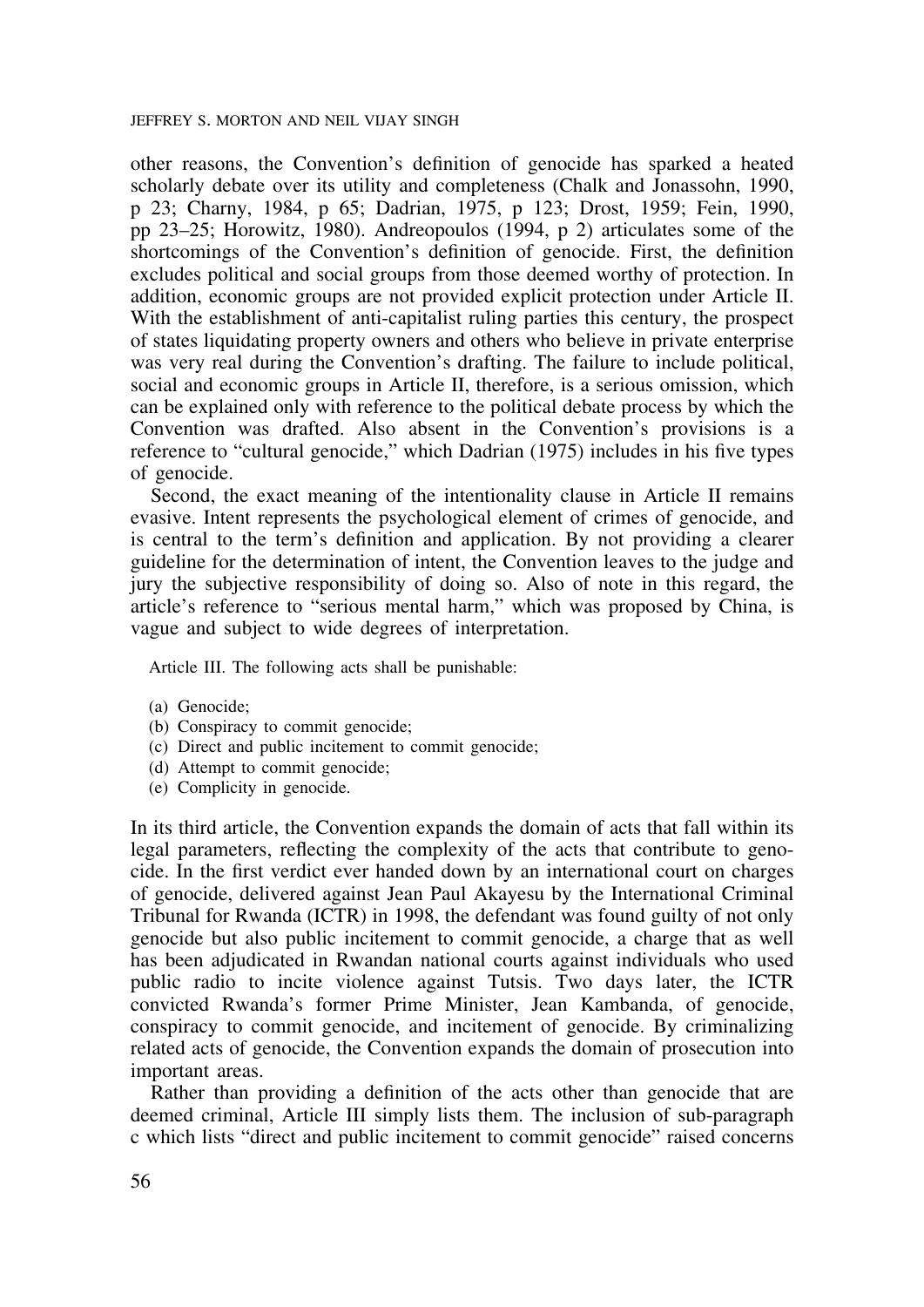in the United States, in particular, about the dividing line between incitement and the constitutionally guaranteed freedom of speech.

Article IV. Persons committing genocide or any of the other acts enumerated in article III shall be punished, whether they are constitutionally responsible rulers, public officials or private individuals.

The fourth article both reflects the historical tendency of complicity at the highest levels of state office in the commission of genocide and seeks to undermine sovereign immunity defenses of leaders. Traditionally, the application of international law to state officials has been undermined by the principle of immunity, which is granted internationally to heads of state and domestically to other state officials. By clearly stating in Article IV that criminal responsibility extends not only to private individuals but also to rulers and public officials, the Convention expands the range of culprits that can be held accountable for their genocidal actions. This article could have been strengthened by an explicit rejection of the plea of superior command.

## *Procedural articles.*

Article V. The Contracting Parties undertake to enact, in accordance with their respective Constitutions, the necessary legislation to give effect to the provisions of the present Convention and, in particular, to provide effective penalties for persons guilty of genocide or any of the other acts enumerated in article III.

The fifth article seeks to internalize the prohibition on genocide into the national laws of Parties to the Convention. The drafting of Article V reflects a recognition that genocide often takes place within the boundaries of the state and that the municipal criminalization of such acts is essential to the effectiveness of the legal regime.

Article VI. Persons charged with genocide or any of the other acts enumerated in article III shall be tried by a competent tribunal of the State in the territory of which the act was committed, or by such international penal tribunal as may have jurisdiction with respect to those Contracting Parties which shall have accepted its jurisdiction.

The original draft of the Convention provided for universal jurisdiction, permitting the state whose authorities had arrested those charged with the crime to exercise jurisdiction regardless of the nationality of the accused or of the place where the offense was committed. After heated debate, it was concluded that universal jurisdiction would not be incorporated into the final convention. As a result, the first part of Article VI only recognizes the jurisdiction of the state in the territory of which the act of genocide was committed. To expand jurisdiction over crimes of genocide, the second part of Article VI extends jurisdiction to an international penal tribunal, as long as the contracting parties have accepted that tribunal's jurisdiction. Since no such international tribunal existed at the time of the convention's drafting, this provision did little to expand jurisdiction as it relates to crimes of genocide. The establishment in the 1990s of criminal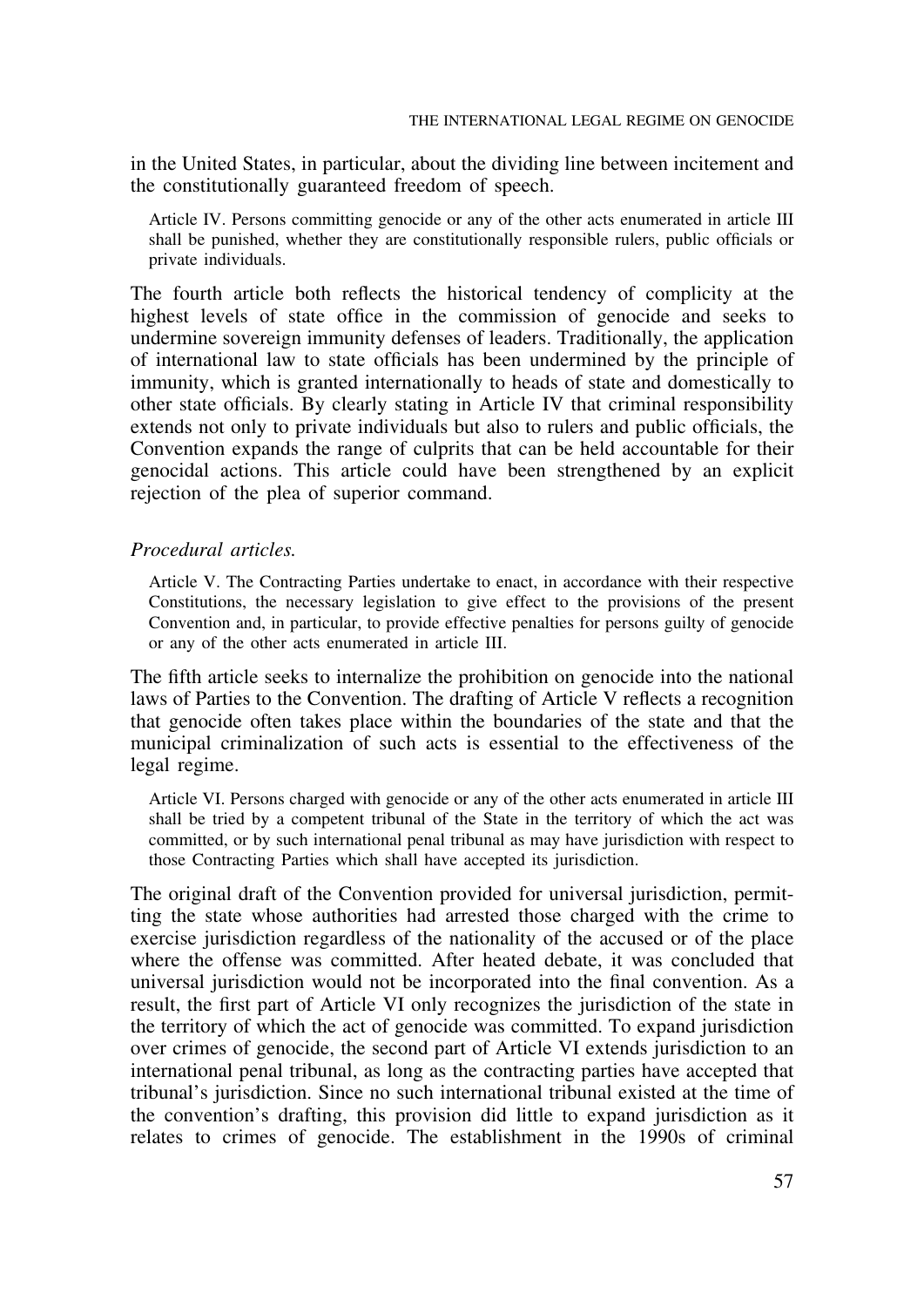tribunals for the former Yugoslavia and Rwanda, along with the establishment in 2002 of the International Criminal Court, however, greatly increases the impact of Article VI's reference to an international penal tribunal.

Article VII. Genocide and other acts enumerated in article III shall not be considered as political crimes for the purpose of extradition. The Contracting Parties pledge themselves in accordance with their laws and treaties in force.

The ability to secure the extradition of international criminals is central to prosecution when the state seeking prosecution does not physically possess the accused. While states have entered into extradition agreements that include a wide range of acts deemed criminal, modern extradition treaties specifically exclude political offenses. A political offense is defined as an overt act, in support of a political rising that is connected with a struggle between two groups in a state for control of the state. Since states complicit in genocidal acts may easily escape their legal obligation to extradite an individual or individuals accused of genocide on the grounds that the offense is political in nature, Article VII closes a legal loophole that otherwise would greatly undermine the Convention's effectiveness.

Article VIII. Any Contracting Party may call upon the competent organs of the United Nations to take such action under the Charter of the United Nations as they consider appropriate for the prevention and suppression of acts of genocide or any of the other acts enumerated in article III.

Article VIII places at the disposal of states seeking to prevent or punish genocide the institutions and organs of the United Nations. Several United Nations bodies, including the General Assembly, the Economic and Social Council, the Security Council, the Commission on Human Rights and the Sub-Commission on Prevention of Discrimination and Protection of Minorities, have played a constructive role in the prevention and punishment of the crime of genocide. On several occasions, these bodies have qualified acts as genocide, publicly proclaimed states complicit in genocidal acts, and established tribunals for the prosecution of accused. Mendlovitz and Fousek (2000, p 112) argue that Article VIII may serve as the basis for creating innovative preventive mechanisms, such as the United Nations Constabulary that they propose.

Article IX. Disputes between the Contracting Parties relating to the interpretation, application or fulfilment of the present Convention, including those relating to the responsibility of a State for genocide or any of the other acts enumerated in article III, shall be submitted to the International Court of Justice at the request of any of the parties to the dispute.

While Article IX was weakened by reservations submitted by several states, which declared that Parties were not bound by the article's provisions unless all Parties to the dispute agreed to submit the issue to the International Court of Justice, the ICJ has been called upon to adjudicate genocide cases and provide advisory opinions to the General Assembly and Parties to the Genocide Convention. In 1951, the General Assembly requested an advisory opinion from the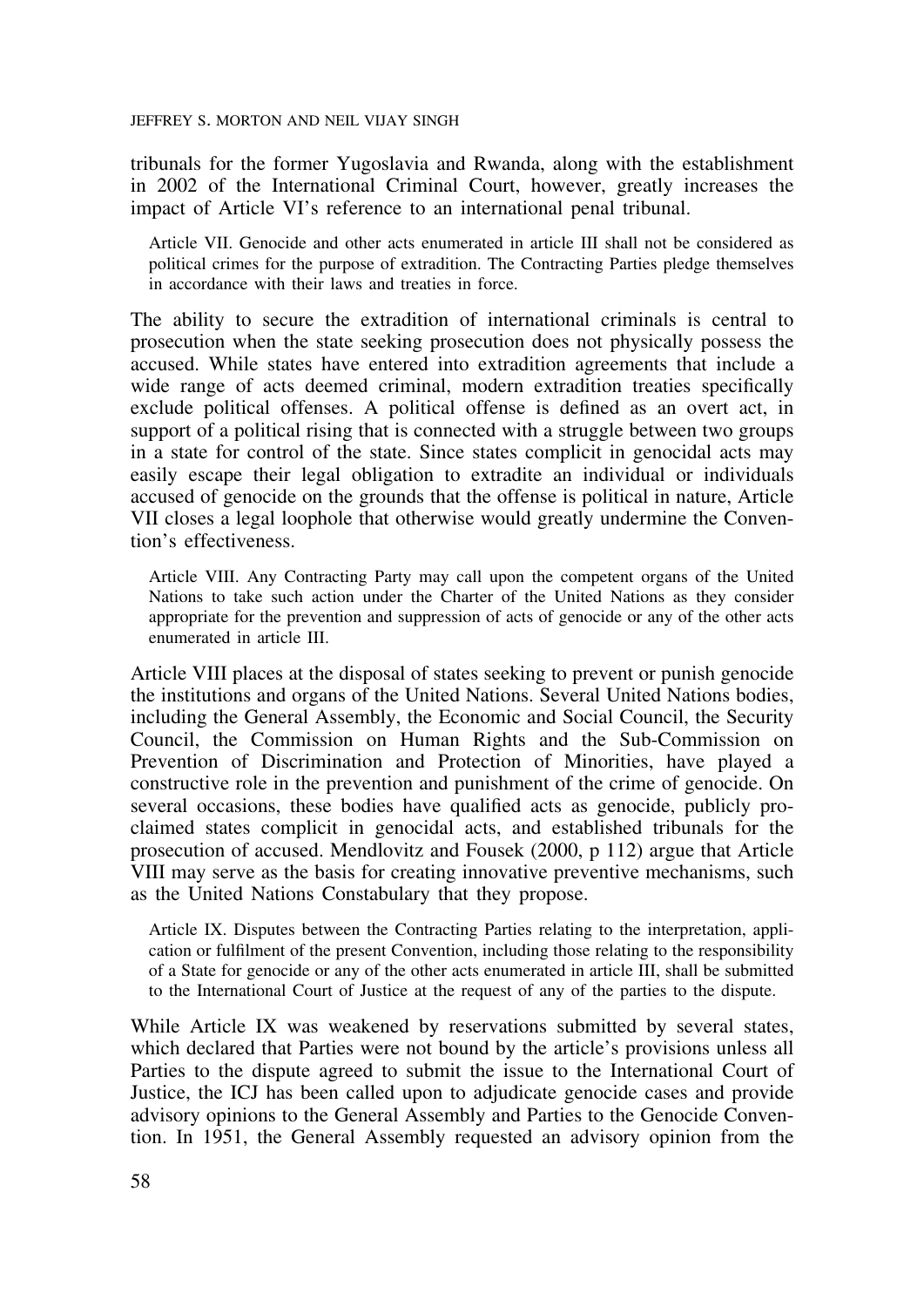Court regarding the impact of reservations made by Parties to the Genocide Convention that were objected to by other Parties to the Convention. The Court ruled that Parties registering reservations, which are subsequently objected to by other Parties to the Convention, remain Parties to the Convention. The Court's ruling, contrary to some legal opinion, worked to strengthen the Genocide Convention, since the complete exclusion from the Convention of one or more States would not only restrict the scope of its application but would detract from the authority of the moral and humanitarian principles which are its basis. On three occasions during the 1990s states initiated proceedings in the International Court of Justice on the charge of genocide, as provided for in Article IX.

## *Technical articles.*

Article X. The present Convention, of which the Chinese, English, French, Russian and Spanish texts are equally authentic, shall bear the date of 9 December 1948.

Article XI. The present Convention shall be open until 31 December 1949 for signature on behalf of any Member of the United Nations and any non-member State to which an invitation to sign has been addressed by the General Assembly. The present Convention shall be ratified, and instruments of ratification shall be deposited with the Secretary-General of the United Nations. After 1 January 1950, the present Convention may be acceded to on behalf of any Member of the United Nations and of any non-member State which has received an invitation as aforesaid. Instruments of accession shall be deposited with the Secretary-General of the United Nations.

Article XII. Any Contracting Party may at any time, by notification addressed to the Secretary-General of the United Nations, extend to the application of the present Convention to all or any of the territories for the conduct of whose foreign relations that Contracting Party is responsible.

Article XIII. On the day when the first twenty instruments of ratification or accession have been deposited, the Secretary-General shall draw up a *proces-verbal* and transmit a copy thereof to each Member of the United Nations and to each of the non-member States contemplated in article XI. The present Convention shall come into force on the ninetieth day following the date of deposit of the twentieth instrument of ratification or accession. Any ratification or accession effected, subsequent to the latter date shall become effective on the ninetieth day following the deposit of the instrument of ratification or accession.

Article XIV. The present Convention shall remain in effect for a period of ten years as from the date of its coming into force. It shall thereafter remain in force for successive periods of five years for such Contracting Parties as have not denounced it at least six months before the expiration of the current period. Denunciation shall be effected by a written notification addressed to the Secretary-General of the United Nations.

Article XV. If, as a result of denunciations, the number of Parties to the present Convention should become less than sixteen, the Convention shall cease to be in force as from the date on which the last of these denunciations shall become effective.

Article XVI. A request for the revision of the present Convention may be made at any time by any Contracting Party by means of a notification in writing addressed to the Secretary-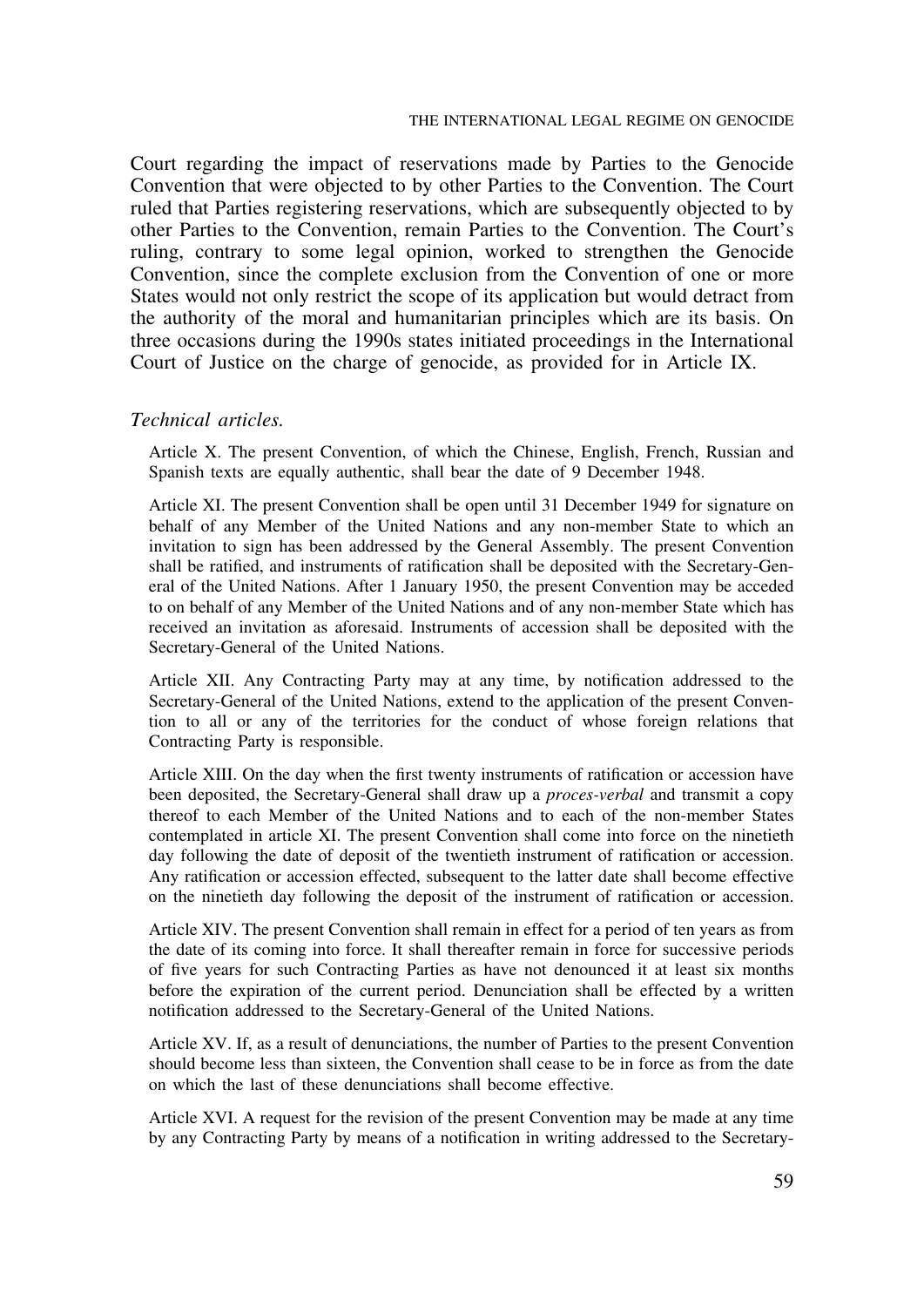General. The General Assembly shall decide upon the steps, if any, to be taken in respect of such request.

Article XVII. The Secretary-General of the United Nations shall notify all Members of the United Nations and the non-member States contemplated in article XI of the following:

- (a) Signatures, ratifications and accessions received in accordance with article XI;
- (b) Notifications received in accordance with article XII;
- (c) The date upon which the present Convention comes into force in accordance with article XIII;
- (d) Denunciations received in accordance with article XIV;
- (e) The abrogation of the Convention in accordance with article XV;
- (f) Notifications received in accordance with article XVI.

Article XVIII. The original of the present Convention shall be deposited in the archives of the United Nations.

Article XIX. The present Convention shall be registered by the Secretary-General of the United Nations on the date of its coming into force.

The three technical articles of particular interest are Articles XIV–XVI, which greatly affect the Convention's status and applicability. According to Article XIV the Convention is not permanent, being in effect for 10 years after its date of entry into force, followed by five year subsequent terms. Article XV's provisio, which states that in the event that enough states denounce the treaty such that its total number of Parties is less than 16 the Convention will cease to be in force, is highly unusual for a multilateral treaty. Short of denouncing the Convention, Parties possess the right, according to Article XVI, to request a revision of the treaty's provisions at any time. The request is subject to General Assembly action.

## **Utility of the genocide convention**

The extent to which the Genocide Convention has contributed to both the prevention and punishment of acts of genocide, at least until the 1990s, is not impressive. The effectiveness of the Convention, undoubtedly, was weakened by divergent state interests and objectives at the time of its drafting, which led to a compromise accord that fell short of what proponents had envisioned. Kuper (1985, p 100) concludes that the compromises reached at the drafting stage jeopardized the Convention's effectiveness and implementation. Indeed, more than 40 years after its completion, there was little reason to praise the Genocide Convention for its contribution to either the prevention or the punishment of the crime of genocide.

Changes in the international environment as a result of the Cold War's end, however, have enhanced the Genocide Convention's standing and utility. Its reference to an international penal tribunal (Article VI), viewed at the time as a weak and ineffective provision in the absence of such a tribunal, is now viewed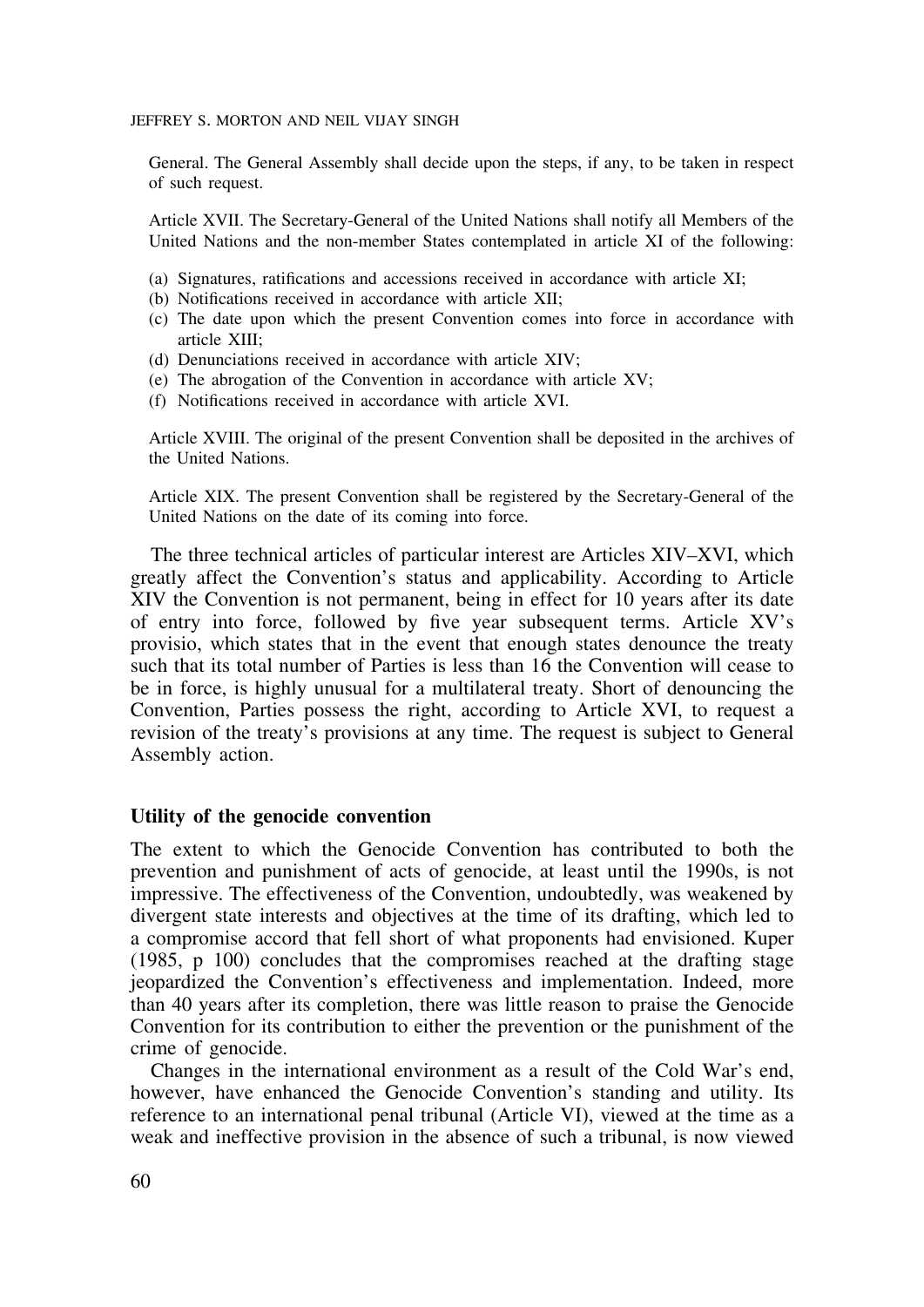as prophetic with the establishment of the two *ad hoc* tribunals and the International Criminal Court.

# *Prevention of genocide*

Assessing the effectiveness of the legal regime on genocide requires a consideration of the two operative terms—prevention and punishment—located in the title of the 1948 Genocide Convention. While prevention shares an equal status with punishment in the Convention's title, there are no direct prevention provisions in the treaty's articles. The omission of prevention measures reflects both the general lack of knowledge of the cause or causes of genocide as well as the divergent political positions of states during the drafting process. The sources of genocide are argued to include, *inter alia*, human nature (see Lorenz, 1966; Koestler, 1978), fears of death and non-aliveness (Charny, 1982), material deprivation, ethnic diversity (Falk, 1979), economic system (Falk, 1979), and the presence of war (Markusen, 1996), which serves as a cover for the suppression and elimination of individuals based upon their common group characteristics. Absent of a compelling theory that reveals the necessary and sufficient causes of genocide, the treaty could not provide explicit prevention measures. As such, the prevention of genocide relies upon deterrence, principally in the form of the threat of punishment of those contemplating acts of genocide. For prevention through the threat of punishment to be credible, a consistent record of bringing perpetrators of genocide to justice must be established. Thus, while prevention remains a central aim of the genocide regime, it is contingent upon the accomplishment of the punishment aim, which is more directly addressed in the Genocide Convention.

# *Punishment of genocide*

The Genocide Convention represents an attempt to carry over into time of peace the so-called Nuremberg principle under which captured enemies were held personally liable for acts of aggression and crimes against humanity. A central problem in terms of punishment, however, is that the Nuremberg Tribunal had the physical custody of the persons whose condemnation was demanded. The punishment of the crime of genocide is provided for in the Genocide Convention at two judicial levels—municipal and international—as stated in Articles V and VI. According to Article V, Parties to the Convention are required to enact the necessary legislation to give effect to the provisions of the Convention. In particular, Parties are called upon to provide effective penalties for persons guilty of genocide. Article VI calls for persons charged with genocide to be tried by a competent tribunal of the state of whose territory the act was committed. As such, two prosecution scenarios emerge, depending on the location of the act. In instances where acts of genocide occur in the victim state's territory, international genocide, that state enjoys full rights of prosecution, as long it is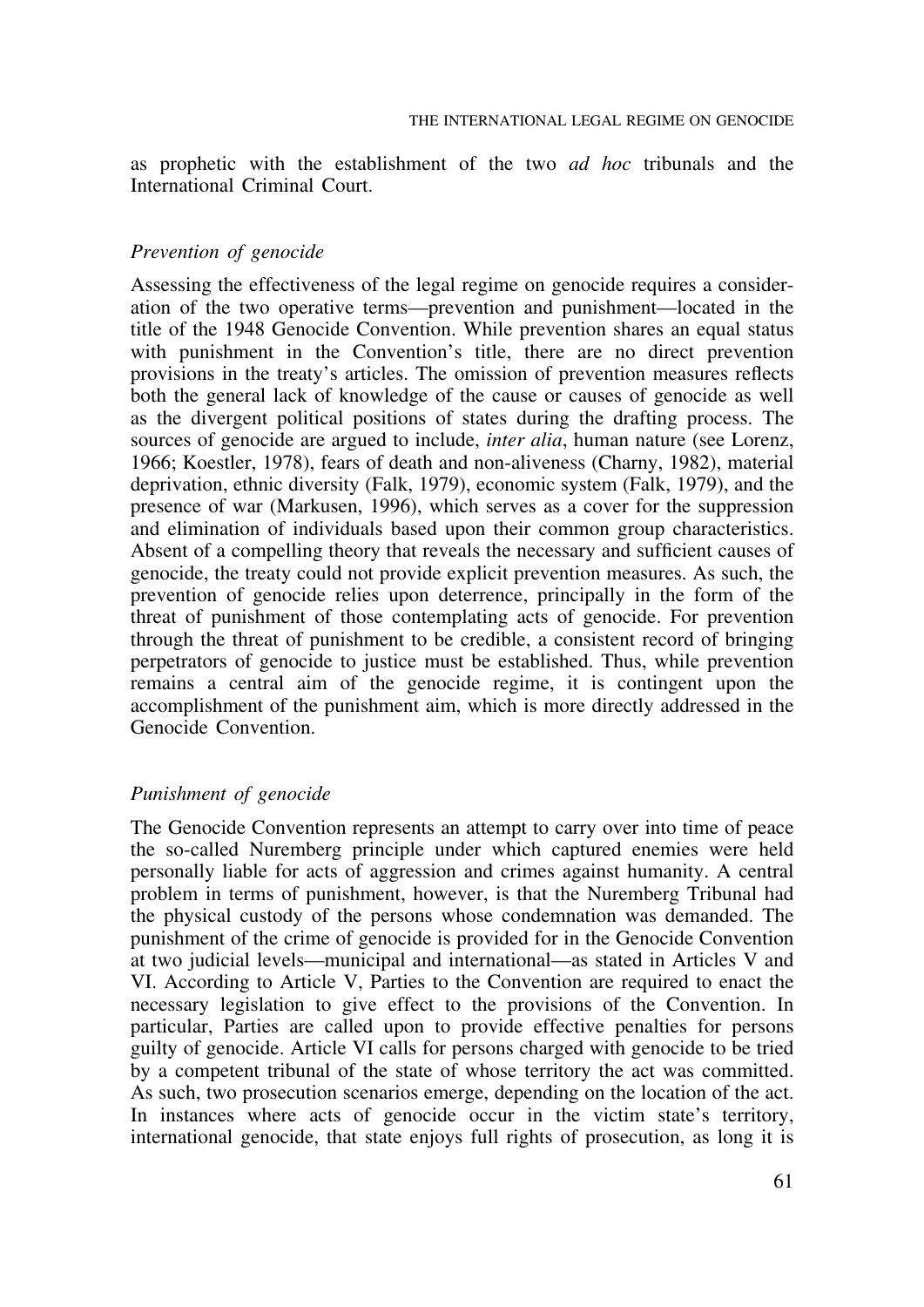in possession of the offender. Bringing the perpetrators of genocide to justice is more likely in this scenario.

The second scenario involves what Kuper (1985, pp 102–104) terms domestic genocide, genocidal acts committed within a state by citizens of that state. The chief obstacle to state prosecution of its own citizens for acts of genocide is the common complicity of states in the acts. This makes prosecution much less likely, resulting in what Kuper (1985, p 173) concludes "is that the Genocide Convention has been almost totally ineffective in securing punishment of the crime [of domestic genocide]." The unimpressive performance of national courts in the punishment of acts of genocide committed by their own citizens attests to Kuper's statement.

If genocide is considered an *urga omnes* offense prosecution can be carried out by any national court, as jurisdiction is viewed as universal. The obstacle to third-party prosecution, however, is possession of the alleged criminal. Unless the state seeking prosecution possesses the accused, extradition is required. The history of extradition for crimes such as genocide is not impressive, even when a third state possesses the accused, as the failed extradition of Chile's Augusto Pinochet from the United Kingdom to Spain recently illustrates.

If national level prosecution is rendered ineffectual due to state complicity in genocidal acts, the chief punishment avenue remains an international tribunal, such as the International Court of Justice, as set forth in the second half of Article VI of the Genocide Convention. Since, however, the International Court of Justice only enjoys jurisdiction over consenting states, the ICJ is limited in its ability to adjudicate genocide cases. As such, international prosecution depends upon either the creation of *ad hoc* tribunals for specific instances of genocide, as was the case with the former Yugoslavia and Rwanda, or the establishment of a permanent international criminal court. While the establishment of *ad hoc* tribunals for the prosecution of war criminals, including those accused of committing acts of genocide in the conflicts in the former Yugoslavia and Rwanda, represent historic events the problems associated with the *ad hoc* tribunal approach are too numerous to achieve a consistent and effective punishment of genocide offenders. Both *ad hoc* tribunals established in the 1990s were characterized as lethargic and slow moving. For example, by the time that the International Criminal Tribunal for Rwanda (ICTR) handed down its first verdict on a charge of genocide, Rwandan national courts had handed down more than 20,000 genocide-related indictments and verdicts.<sup>1</sup> The tendency to establish *ad hoc* international criminal tribunals only for the most celebrated cases of human destruction underscores an intrinsic problem with effective prosecution of acts of genocide by non-permanent international tribunals. A much more consistent pattern of prosecution may be achieved now with the International Criminal Court. Until the end of the Cold War there was little indication that either *ad hoc* tribunals for specific instances of genocide or the application of genocide cases by states to the International Court of Justice would avail themselves to the international effort to prevent and punish genocide. Developments since the end of the Cold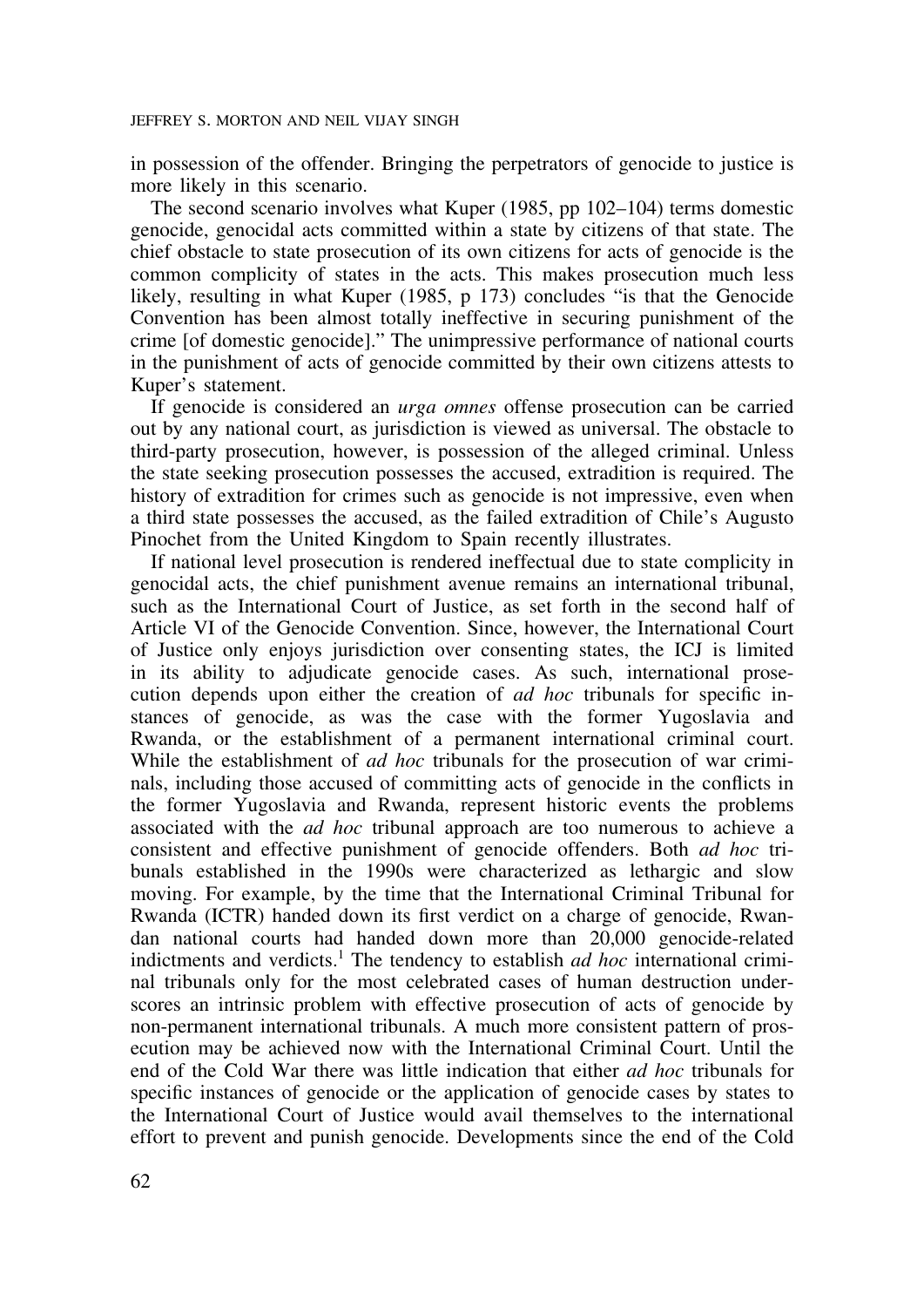War, however, have significantly altered the nature of international prosecutions.

## *Ad hoc* **tribunals**

If the decade of the 1940s was characterized by the international effort to codify the legal regime on genocide, the decade of the 1990s was characterized by international efforts to adjudicate the crime of genocide. During the 1990s two *ad hoc* tribunals were established, three genocide cases were heard by the International Court of Justice, and the Rome Convention, which provided the Statute for the International Criminal Court, was completed.

# *Yugoslav Tribunal*

The massive violence and brutality in the war that erupted in the former Yugoslavia, with an unprecedented scale of mass killings in Europe since 1945, the implementation of genocidal "ethnic cleansing" policies, the existence of concentration camps, murder, organized torture, rape, and other atrocities, drew international attention and condemnation. As the situation deteriorated, the United Nations Security Council received requests from some of its members to convene a meeting and take action in the Yugoslav conflict. On September 25, 1991 the Council responded to those requests and met to discuss the unfolding situation in Yugoslavia.<sup>2</sup> In response to the failed sanctions to halt the conflict and atrocities committed on all sides, the Security Council adopted Resolution 780 (1992), requesting the establishment of a Commission of Experts to report on the grave breaches of international law in the former Yugoslavia. The Secretary General, at the request of the Security Council, compiled and submitted a report recommending the creation of a criminal court expressly for the conflict in Yugoslavia. By Resolution 827 (1993) the Council established the United Nations International Criminal Tribunal for the former Yugoslavia (ICTY). A statute for the Tribunal was drafted and approved by the Council, setting into motion the creation of the first such tribunal since the close of the Second World War.

Seated in The Hague, Netherlands, the ICTY is mandated to prosecute individuals responsible for serious violations of international humanitarian law committed on the territory of the former Yugoslavia since 1991. The Tribunal is authorized to prosecute and try four clusters of offences:

- grave breaches of the 1949 Geneva Conventions;
- violations of the laws or customs of war;
- genocide; and
- crimes against humanity.

The first genocide case adjudicated by the Yugoslav Tribunal was filed in 1998.3 Goran Jelisic, the self-proclaimed "Serb Adolf," was charged with 32 counts of serious violations of international law, including genocide, murder,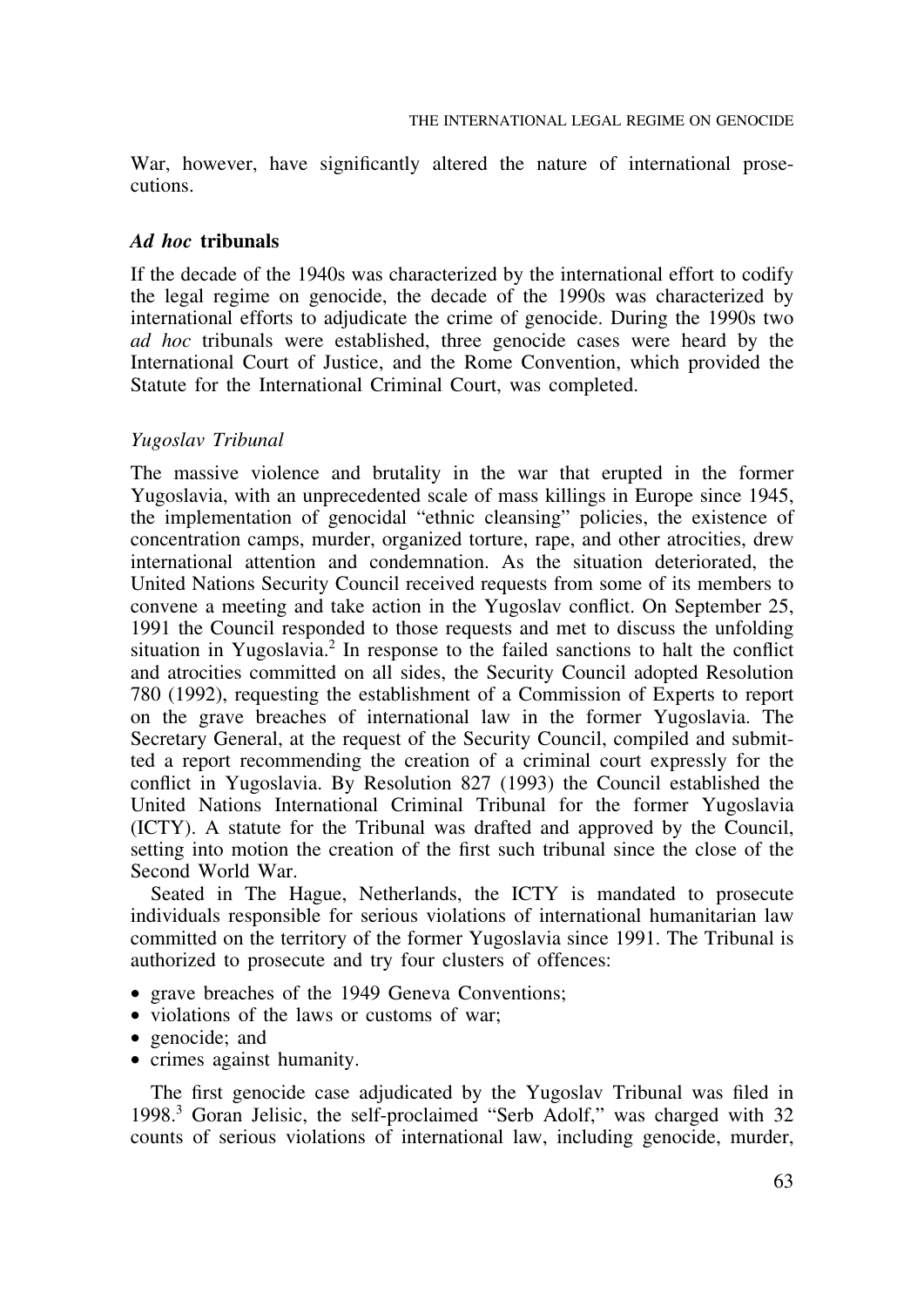torture, crimes against humanity and other grave breeches of the laws or customs of war. On October 19, 1999, the Trial Chamber acquitted the defendant of the charge of genocide but found him guilty on 31 counts of violations of the laws or customs of war and of crimes against humanity. As a result of the ruling, Mr. Jelisic was sentenced to 40 years in prison. The Court's acquittal on the sole charge of genocide revolved around the difficulty of proving the intention behind the acts.

The ICTY presently has 75 public indictments issued, 55 of which are currently in proceedings. The Tribunal's highest profile case is that of Slobodan Milosevic, the former president of Yugoslavia, who was arrested in April 2001 and transferred to the Tribunal to face charges two months later. Milosevic has been charged with 66 counts, including 17 counts of grave breaches of the 1949 Geneva Conventions, 23 counts of violations of the laws or customs of war, 24 crimes against humanity, and two counts of genocide. Twenty individuals publicly indicted by the Tribunal remain at large, an unknown number of others are sought on sealed indictments.

## *Rwandan Tribunal*

In Rwanda, ethnic violence was unleashed in the aftermath of the sudden death in a plane crash of Rwanda's president. With shocking speed, as many as one million Rwandans were massacred in a 100-day period. The ethnic division between victims and perpetrators indicated that crimes of genocide were taking place. Having failed to prevent the human destruction, the Security Council took action to prosecute those believed responsible for the killings. In July 1994 the Security Council adopted Resolution 935, establishing a Commission of Experts to investigate human rights violations in Rwanda. Next, following the Yugoslav model, the Security Council decided to establish the United Nations International Criminal Tribunal for Rwanda (ICTR).<sup>4</sup>

The ICTR was established for the prosecution of persons responsible for genocide and other serious violations of international humanitarian law committed in the territory of Rwanda between January 1, 1994 and December 31, 1994. The Tribunal may also deal with the prosecution of Rwandan citizens responsible for such acts in the territory of neighboring states during the same period. The Tribunal has prosecuted 11 cases to completion, and currently has 52 cases in progress. Individuals convicted by the ICTR include several prominent members of the former Rwandan government, including its prime minister.

# **International Court of Justice cases**

The International Court of Justice (ICJ) superceded the Permanent Court of International Justice (PCIJ) following the Second World War. Described by the United Nations Charter as the principal judicial organ of the organization, the ICJ is, in essence, a continuation of the PCIJ with an identical Statute. Composed of 15 judges elected by the General Assembly and Security Council,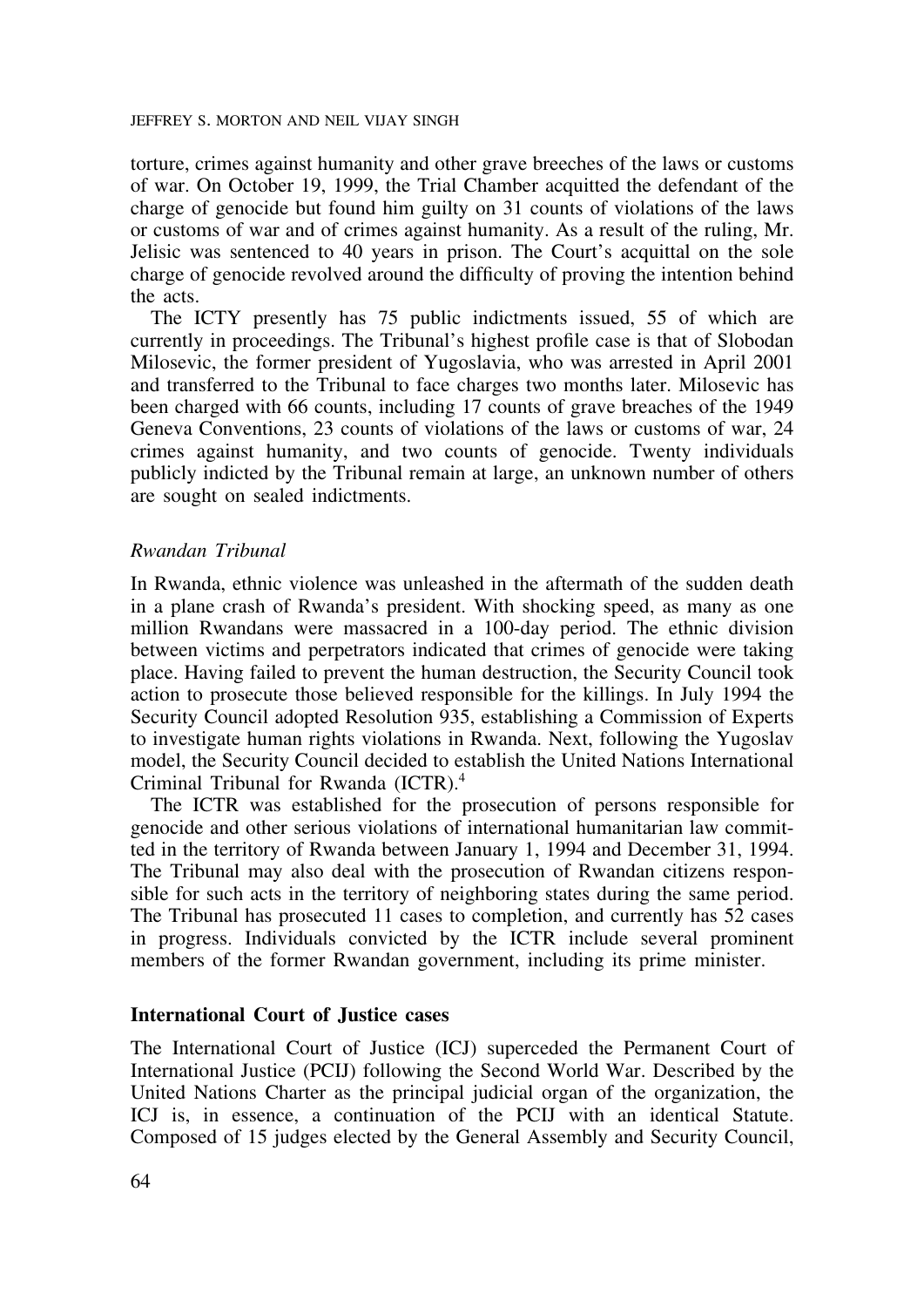the ICJ is empowered to rule on cases brought by nation-states against other nation-states. A second, and more limiting, restriction on the Court's jurisdiction is its consent requirement. Unless states accept the Court's compulsory jurisdiction clause, an *a priori* commitment to appear before the Court when a case is filed against them, the Court's jurisdiction is contingent upon the expressed consent of states party to the dispute. The ICJ's dismissal of the Yugoslav cases brought against Spain (1999) and the United States (1999), in which the crime of genocide was charged, illustrate this weakness. During the 1990s, three states filed cases in the ICJ involving genocide.

## *Bosnia v. Yugoslavia case*

In 1993 the ICJ heard its first case regarding genocide, brought by Bosnia and Herzegovenia against Yugoslavia.<sup>5</sup> In its application, Bosnia claimed that the Serb effort to create a "Greater Serbia" resulted in the systematic bombing of Bosnian cities and the intentional targeting of its Muslim citizens. The Bosnian application also contends that the Serb policy of driving out innocent civilians of a different ethnic or religious group from their homes, so-called "ethnic cleansing," was practiced by Serbian forces in Bosnia on a scale that dwarfs anything seen in Europe since Nazi times. The application declared that the evidence indicates a *prima face* case of genocide committed against Bosnia, and requested that all appropriate actions be taken by the Court in accordance with the standards of the Genocide Convention.

In its 1994 ruling the Court did not issue a finding on whether genocide was being committed in Bosnia; however, it did ask the government of the Federal Republic of Yugoslavia to "ensure that any military, paramilitary or irregular armed units which may be directed or supported by it … do not commit any acts of genocide, of conspiracy to commit genocide, of direct and public incitement to commit genocide, or of complicity in genocide, whether directed against the Muslim population of Bosnia and Herzegovenia or against any other national, ethnical, racial or religious group."

# *Yugoslavia v. NATO cases*

On April 29, 1999 the Federal Republic of Yugoslavia instituted proceedings before the Court in 10 separate cases against Belgium, Canada, France, Germany, Italy, Netherlands, Portugal, Spain, United Kingdom, and United States, accusing each of bombing Yugoslav territory in violation of their international obligations, including the obligation not to deliberately inflict conditions of life calculated to cause the physical destruction of a national group.<sup>6</sup> The reference to the "physical destruction of a national group" caused by the NATO bombing campaign constituted a charge by Yugoslavia of the commission of the crime of genocide.

By a vote of 11 to four, the Court ruled in an initial decision that the threat or use of force against a State cannot in itself constitute an act of genocide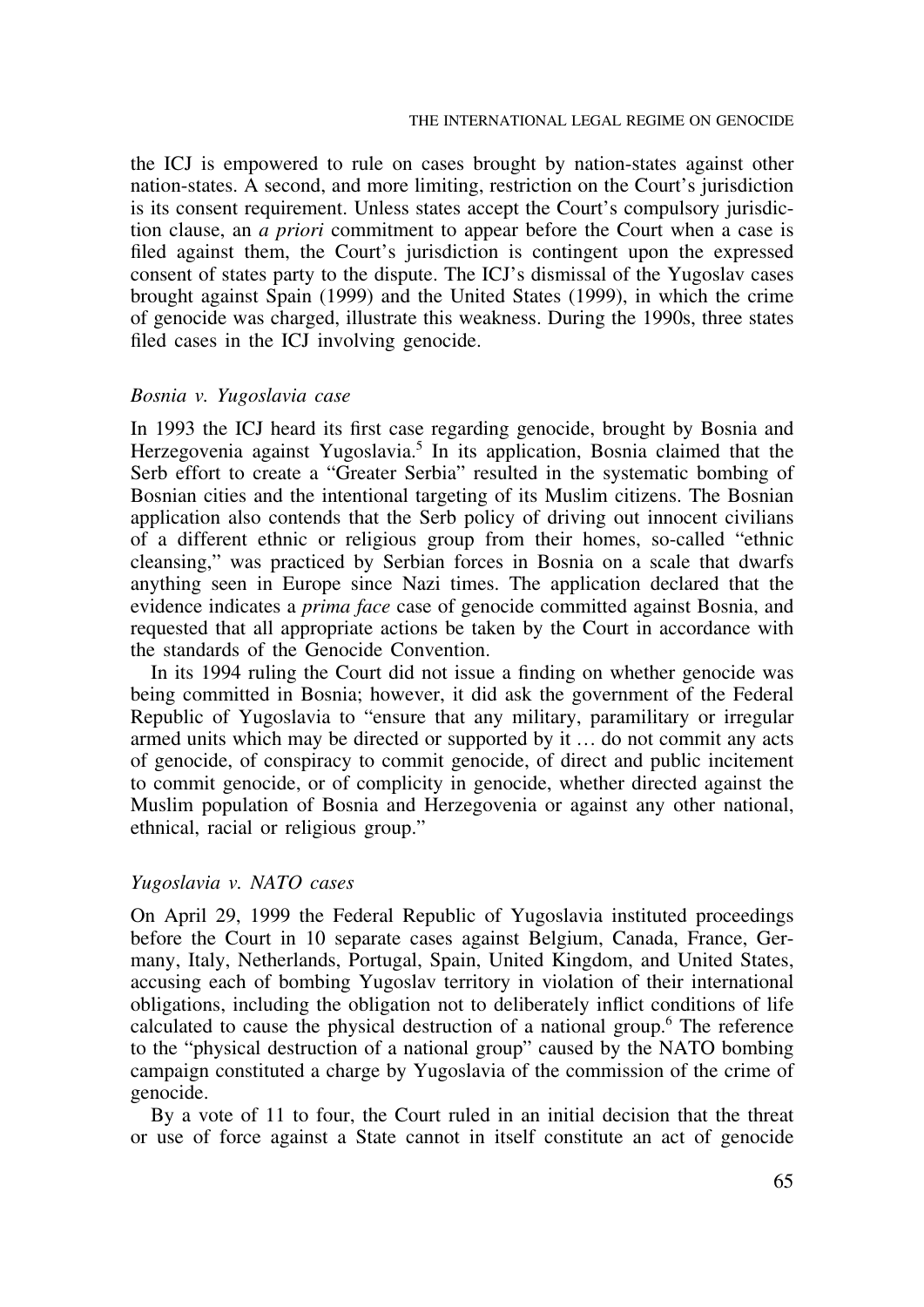within the meaning of Article II of the Genocide Convention. The Court further ruled that it does not appear at the present stage of the proceedings that the bombings which form the subject of Yugoslavia's Application "indeed entail the element of intent, towards a group" as required by the Convention's provisions.

## *Croatia v. Yugoslavia case*

On July 2, 1999 the Republic of Croatia instituted proceedings before the Court against the Federal Republic of Yugoslavia for alleged violations of the Genocide Convention between 1991 and 1995.<sup>7</sup> In its application, Croatia contended that acts of genocide were committed on Croatian soil by Yugoslav armed forces, intelligence agents, and various paramilitary detachments. Croatia's application states that "in addition, by directing, encouraging, and urging Croatian citizens of Serb ethnicity, Yugoslavia engaged in conduct amounting to a second round of ethnic cleansing."

While the International Court of Justice did not rule in any of the cases that acts of genocide had been committed, its application of the provisions in the 1948 Genocide Convention further strengthen the Convention's standing in international law. At no time did the Court question the jurisdictional powers provided to it by Article IX of the Convention, nor did the Court stray from the legal definition of genocide provided in Article II.

## **International Criminal Court**

Scholars (Mendlovitz and Fousek, 2000; Morton, 2000; Crawford, 1994; Bifani, 1993; Baez, 1993; Gianaris, 1992) contend that an important and potentially effective means of prosecuting alleged perpetrators of the crime of genocide would be through the establishment of an international criminal court, as reflected in Article VI of the Convention. Until the end of the Cold War, however, the prospects of creating such a court were exceedingly low. With the collapse of the Soviet Union and the associated increase in legal accord among the major powers, efforts to establish such a court were revisited with renewed vigor and seriousness. Crawford (1994) notes that the combination of three crucial elements made a permanent international criminal court possible. First, the large-scale breakdown of state order in particular societies, leading to massive violations of human rights, as has been witnessed most dramatically in the former Yugoslavia and Rwanda. Second, support is found for action in the Security Council associated with an unwillingness by any permanent member to veto such action. Third, the intensive and detailed media coverage of the atrocities that have taken place has given rise to public demand that something be done to address international crimes. Prior to the convergence of these trends, efforts by the International Law Commission and the Committee on International Criminal Jurisdiction to draft a statute for an international criminal court were weakly supported by the international community (see, Morton, 2000, pp 54–73). When the issue of an international criminal court statute was referred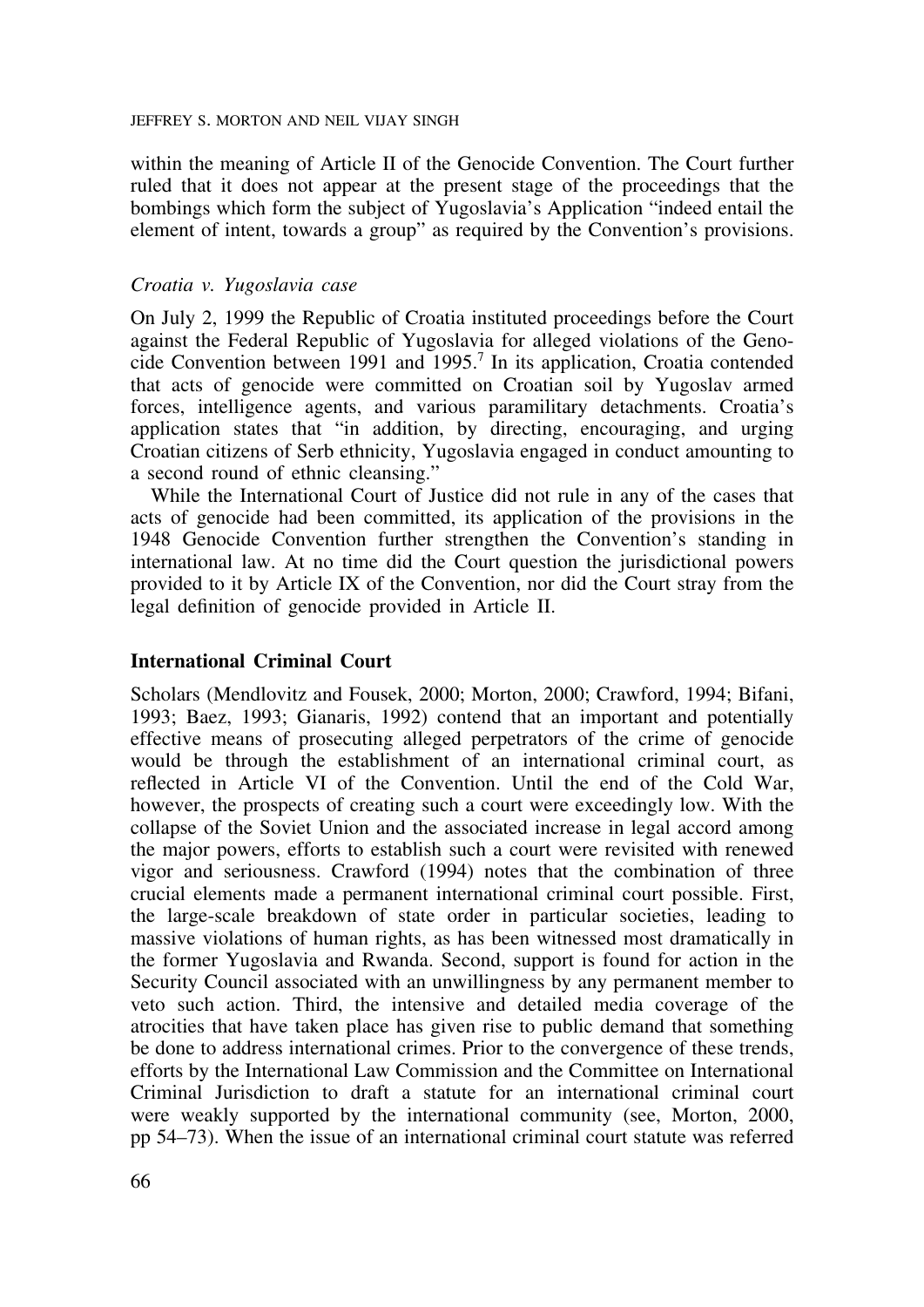back to the International Law Commission by the General Assembly in December 1991, the international environment had changed to such a degree that the proposition became feasible. The work of the Law Commission, completed in 1995, became a starting point for the 1998 Rome Convention, which resulted in the drafting of a statute for the International Criminal Court. While the final document arrived at in Rome in 1998 fell short of the hopes of many in terms of its scope, jurisdiction, independence, and great power support, the crime of genocide was listed as one of four "core crimes" that the court could address. Further, in defining the crime of genocide, the drafters of the Rome Convention adopted the definition provided in the 1948 Genocide Convention. Undoubtedly, a central drive behind the effort to establish the International Criminal Court was the desire to prevent and punish the crime of genocide. In July 2002, the International Criminal Court was formally established, its statute having been ratified by a sufficient number of states for it to enter into force. To date, 139 states are signatories to the Rome Convention, 79 states have ratified the ICC Statute.

# **Conclusion: the genocide regime**

The emergence of a legal regime on genocide, comprised of actions taken by principal organs of the United Nations and its member states, the drafting and entry into force of the 1948 Genocide Convention, the establishment of two *ad hoc* tribunals, rulings by the International Court of Justice, and the establishment of the International Criminal Court, represents a watershed period in legal history. Genocide was a nameless scourge on the international community; yet, within three years of the conclusion of the Second World War the international community drafted a treaty and, within three years of its drafting the treaty entered into force. The fact that 133 states have ratified the Genocide Convention signifies its global acceptance at least in principle, and the adjudication of genocide cases by the two *ad hoc* tribunals and the International Court of Justice signifies the regime's continued utility.

It is important to note that any assessment of the international effort to prevent and punish the crime of genocide must be considered as part of a long-term process. As such, international law involves much more than the codification of a treaty or specific instances of adjudication. Instead, international law becomes meaningful in international relations when its principals are accepted as binding upon states and states condition their policies in regard to the established principles. Legal analysis of the specific components of the genocide regime— 1946 General Assembly resolution, 1948 Genocide Convention, *ad hoc* tribunals, ICJ rulings, statute of the International Criminal Court—while critically important in and of themselves, must be assessed as a whole with reference to the impact that one component has had on subsequent components. Criticizing the 1948 Convention for its limited definition of genocide or its failure to establish an international penal tribunal fails to appreciate the path-breaking contribution of the treaty. Wippman's  $(2000, p 5)$  contention that "[f]rom the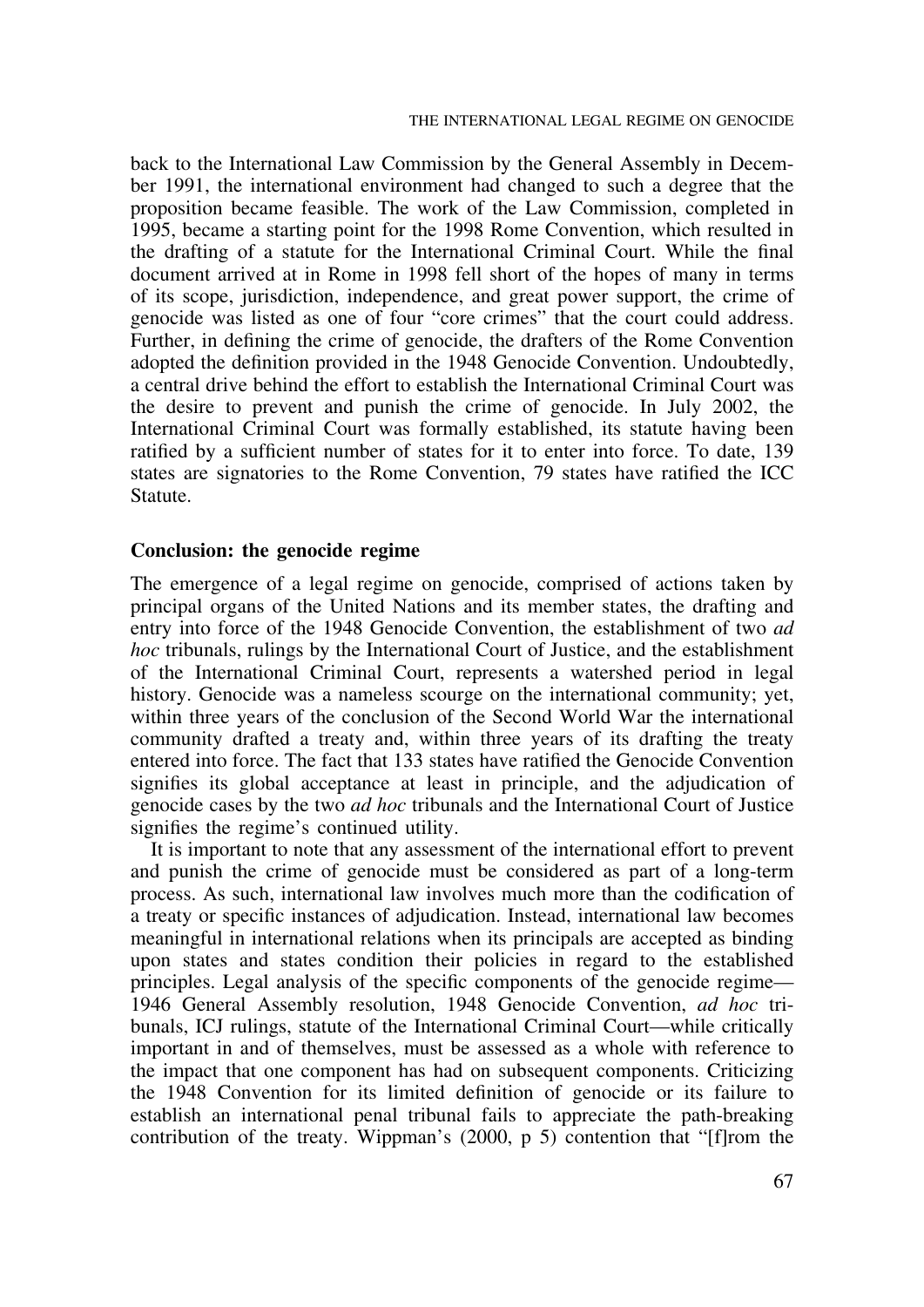beginning, the drive to create [the permanent international criminal] court [at the Rome Convention] rested in substantial part on the need to prevent and punish the crime of genocide" reinforces this point. The international consensus over the need to prevent and punish the crime of genocide evolved as a direct result of the early component parts of the genocide regime. The International Criminal Court, therefore, should not be viewed as a negative reaction to the shortcomings of the Genocide Convention, but rather as an extension of the ideals and provisions codified in it. By conceptualizing the international law on genocide as a regime, a series of inter-related decisions, documents, provisions and norms that must be considered as a whole, a fuller understanding and appreciation of the impact that the individual components have had on the development of international law is possible. The codification and adjudication of the genocide regime during the twentieth century will, accordingly, continue to influence the regime's evolution during the twenty-first century.

## **Notes and References**

- 1. Fourth Annual Report of the International Tribunal for Rwanda, A/54/315-S/1999/943.
- 2. Security Council Official Records, 46th session, 3,009th meeting.
- 3. The Prosecutor Against Goran Jelisic, Case No. IT-95–10-PT, indictment filed on March 3, 1998.
- 4. Security Council Resolution 995, Annex, November 8, 1994.
- 5. International Court of Justice, *Order on Request for the Indication of Provisional Measures in Case Concerning Application of the Convention on the Prevention and Punishment of the Crime of Genocide* (Bosnia and Herzegovenia versus Yugoslavia), April 8, 1993.
- 6. In two cases (Yugoslavia v. Spain and Yugoslavia v. United States of America) the Court concluded that it manifestly lacked jurisdiction and it accordingly ordered that those two cases be removed from its docket.
- 7. International Court of Justice, *Application of the Convention on the Prevention and Punishment of the Crime of Genocide* (Croatia versus Yugoslavia), June 2, 1999.

# **Bibliography**

Andreopoulos, George J., ed. (1994) *Genocide: Conceptual and Historical Dimensions* (Philadelphia: University of Pennsylvania Press).

Baez, Jose A. (1993) "An international criminal court: further tales of the King of Corinth," *Georgia Journal of International and Comparative Law*, Vol 23, pp 289–325.

Bernard, Jessie (1949) *American Community Behavior* (New York: Dryden).

Best, Geoffrey (1997) *War & Law Since 1945* (Oxford: Clarendon Press).

- Bifani, Darin A. (1993) "The tension between policy objectives and individual rights: rethinking extradition and extraterritorial abduction jurisprudence," *Buffalo Law Review*, Vol 41, pp 627–701.
- Boyle, Francis (1985) *World Politics and International Law* (Durham: Duke University Press).

Chaliand, Gerard and Ternon, Yves (1991) *Le genocide des Armeniens* (Brussels: Editions Complexe).

Charny, Israel, ed. (1984) *Toward the Understanding and Prevention of Genocide: Proceedings of the International Conference on the Holocaust and Genocide* (Boulder, CO: Westview Press).

Charny, Israel (1988a) "The study of genocide," in Israel Charny, ed., *Genocide: A Critical Bibliographic Review* (New York: Facts on File), pp 1–19.

- Crawford, James (1994) "The ILC adopts a statute for an international criminal court," *American Journal of International Law*, Vol 88, pp 404–416.
- Dadrian, Vahakn N. (1975) "A typology of genocide," *International Review of Modern Sociology*, Vol 5, pp 201–212.
- Destexhe, Alain (1995) *Rwanda and Genocide in the Twentieth Century* (New York: New York University Press).

Drost, Pieter (1959) *The Crime of State*, volume 2 (Leyden: A.W. Sythoff).

Falk, Richard (1979) "Comparative protection of human rights in capitalist and socialist countries," *Universal Human Rights*, Vol 1, pp 3–29.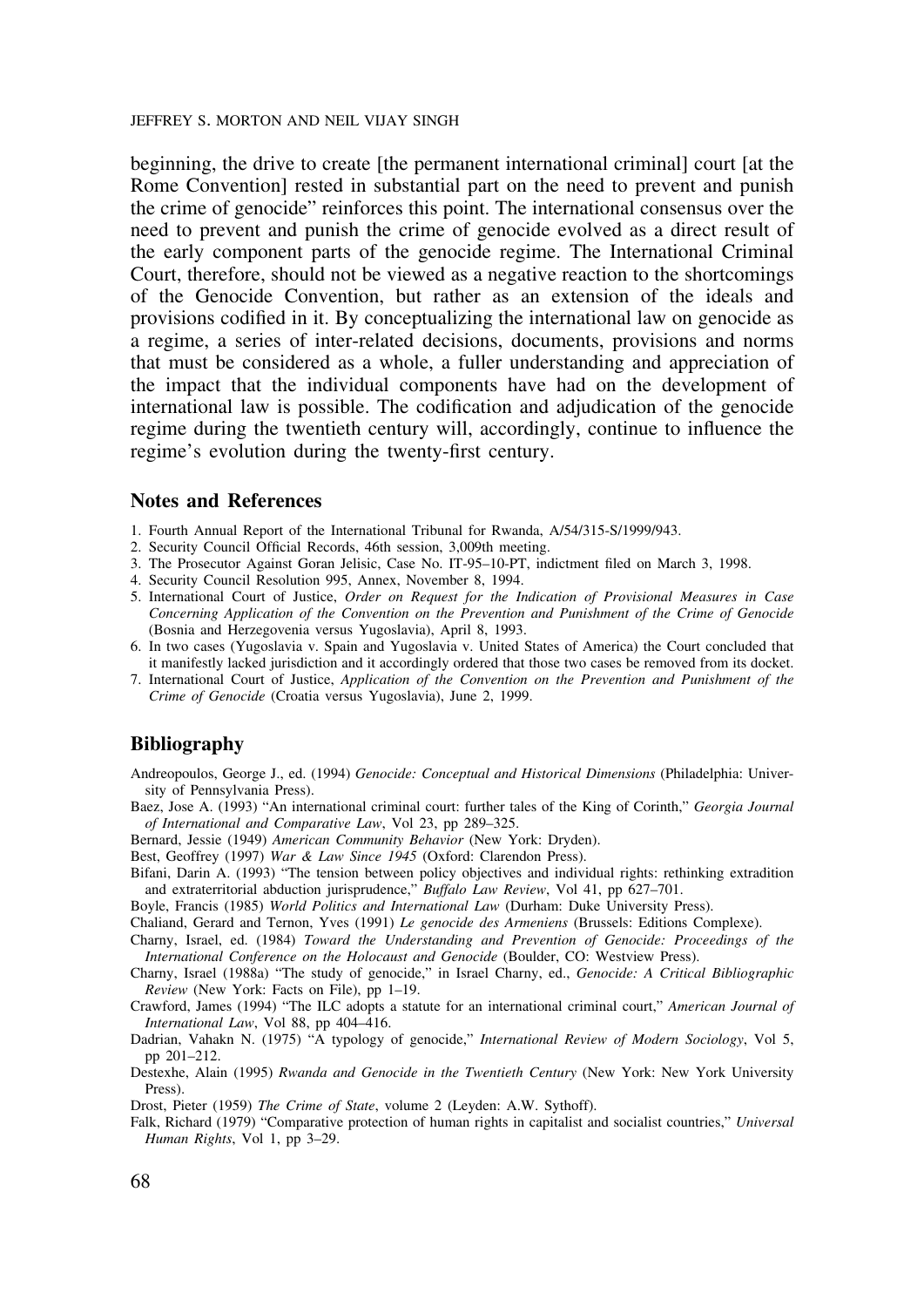- Falk, Richard (1999) "Kosovo, world order, and the future of international law," *American Journal of International Law*, Vol 93, pp 847–857.
- Fein, Helen (1990) *Lives at Risk: A Study of Violations of Life-Integrity in 50 States in 1987 Based on the Amnesty International 1988 Report* (New York: Institute for the Study of Genocide).
- Finch, George A. (1949) "The Genocide Convention," *American Journal of International Law*, Vol 43, pp 732–738.
- Gianaris, William N. (1992) "The new world order and the need for an international criminal court," *Fordham International Law Review*, Vol 16, pp 88–120.
- Harff, Barbara and Gurr, Ted R. (1988) "Toward empirical theory of genocides and politicides," *International Studies Quarterly*, Vol 37, pp 359–371.
- Horowitz, Irving Louis (1976) *Genocide: State Power and Mass Murder* (New Brunswick, NJ: Transaction Books).
- Horowitz, Irving Louis (1980) *Taking Lives: Genocide and State Power* (New Brunswick, NJ: Transaction Books).
- Klinghoffer, Arthur Jay (1998) *The International Dimension of Genocide in Rwanda* (New York: New York University Press).
- Koestler, Arthus (1978) *Janus: A Summing Up* (London: Hutchinson).
- Kunz, Josef L. (1949) "The United Nations Convention on Genocide," *American Journal of International Law*, Vol 43, pp 738–746.
- Kuper, Leo (1985) *The Prevention of Genocide* (New Haven: Yale University Press).
- Lemkin, Raphael (1944) *Axis Rule in Occupied Europe* (Washington, DC: Carnegie Endowment for World Peace).
- Lorenz, Konrad (1966) *On Aggression* (New York: Bantam).
- Markusen, Eric (1996) "Genocide and warfare," in Charles B. Strozier and Michael Flynn, eds, *Genocide, War, and Human Survival* (London: Rowman & Littlefield), pp 75–86.
- Mendlovitz, Saul and Fousek, John (2000) "A UN constabulary to enforce the law on genocide and crimes against humanity," in Neal Riemer, ed., *Protection Against Genocide: Mission Impossible?* (London: Praeger), pp 105–122.
- Morton, Jeffrey S. (2000) *The International Law Commission of the United Nations* (Columbia, SC: University of South Carolina Press).
- Oppenheim, Lassa and Lauterpacht, Hersh, eds (1948) *International Law: Volume I*, 7th edition (London: Longman Press).
- Simma, Bruno (1999) "NATO, the UN and the use of force: legal aspects," *European Journal of International Law*, Vol 10, pp 1–22.
- Smith, Roger (1987) "Human destructiveness and politics: the twentieth century as an age of genocide," in Isidor Wallimann and Michael Dobkowski, eds, *Genocide and the Modern Age: Etiology and Case Studies of Mass Death* (New York: Greenwood Press), pp 21–39.
- Totten, Samuel, Parsons, William S. and Charny, Israel W., eds (1995) *Genocide in the Twentieth Century: Critical Essays and Eyewitness Accounts* (London: Garland Publishing, Inc.).
- Wallimann, Isidor and Dobkowski, Michael N. (1987) *Genocide and the Modern Age: Etiology and Case Studies of Mass Death* (Syracuse, NY: Syracuse University Press).
- Wippman, David (2000) "Can an international criminal court prevent and punish genocide?" in Neal Riemer, ed., *Protection Against Genocide: Mission Impossible?* (London: Praeger), pp 85–104.